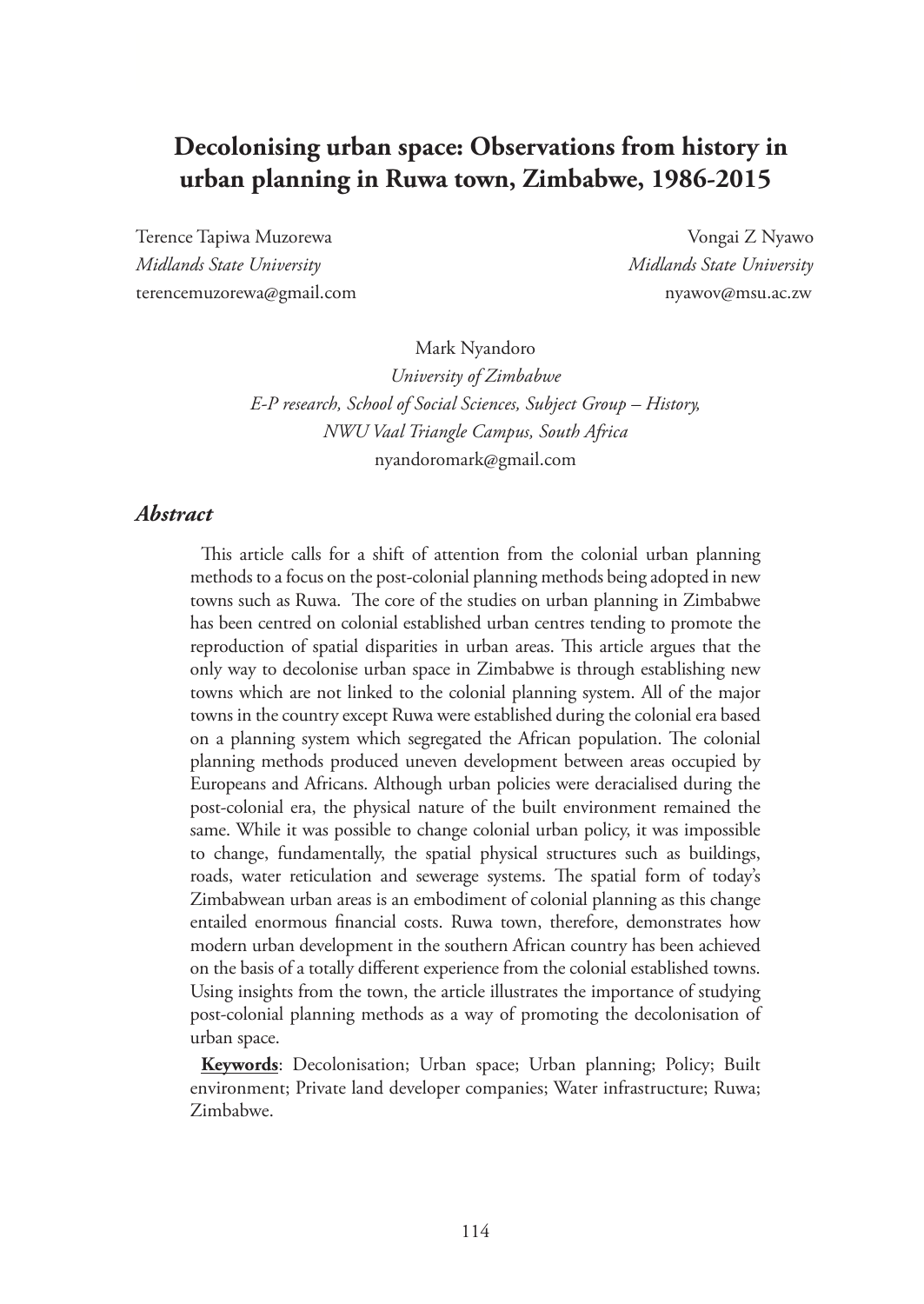## **Introduction and literature review**

The concept of decolonising urban space, as this article posits, is an approach meant to reverse and deviate from the traditional colonial established planning which was elitist and segregationist in nature. The decoloniality concept in urban planning is similar to Lefebvre<sup>1</sup> and Harvey's<sup>2</sup> "the right to the city" idea which advocates for a radical transformation of urban life among the low-income earners. However, although Harvey calls for ordinary individuals to take control of the process of planning in urbanisation, the decoloniality concept advocates for an indigenous planning system which is not influenced by colonialism and elitism. Ruwa is discussed not only as a unique model of post-colonial<sup>3</sup> urban planning and a major vehicle for decolonising urban space in Zimbabwe,<sup>4</sup> but also as a case from which important observations from history on modern urban planning can be made. Using the case of Ruwa town, this article illustrates how modern urban development in Zimbabwe has been achieved on the basis of a totally different experience from the colonial established towns.

All colonial established towns in Zimbabwe were designed using a colonial planning system which was based on racial segregation.5 Africans were viewed as temporary residents of the city who came for employment purposes only, with no permanent rights of residence in urban areas. Urban space, being a material product of a social order, was thus shaped by the tenets of the political and economic ideology of the ruling class in the society.6 The colonial administration as a ruling class created urban areas that segregated the Africans and urban infrastructure designed to control African mobility or movement. Colonial established urban centres, together with supporting infrastructure such as water, sewer and transport systems to name a few, were meant to accommodate a small number of Europeans. However, after independence in 1980 the system was overwhelmed by the growing population of Africans

<sup>1</sup> H Lefebvre, *Le Droit à la ville* [The right to the city], 2 (Paris, Anthropos, 1968); R Shields, "Lefebvre and the right to the open city?", *Space and culture*, 16(3), 2013, pp. 345-348.

<sup>2</sup> D Harvey, "The right to the city", *New Left Review*, 53, 2008, pp. 23-40.

<sup>3</sup> The term "post-colonial" is used to simplify modern colonialism to new readers in the decoloniality discourse. However, decoloniality scholars like Ramon Grosfoguel prefer to call "post-colonial" period modern colonial period because colonialism continues but in a different form.

<sup>4</sup> Urban space refers to an artefact of urbanisation which is a social process that encompasses the manner in which urban areas grow. Urban space is a product of social structures and relationships in urban areas. It includes institutional arrangements, nature of built environment and social networks in the town. For further reading on the definition of urban space see G Ritzer, *Blackwel encyclopedia of sociology* (London, Wiley-Blackwel, 2007).

<sup>5</sup> K Munzwa & W Jonga, "Urban development in Zimbabwe: Human settlement perspective", *Theoretical and Empirical Research in Urban Management*, 5(14), 2010, p. 126.

<sup>6</sup> CO Rambanepasi, "Chitungwiza - The case study of a dormitory town in Zimbabwe", KH Wekwete & CO Rambanepasi (eds.), *Planning urban economies in southern and eastern Africa* (Avebury, Belmont, 1994), p. 206.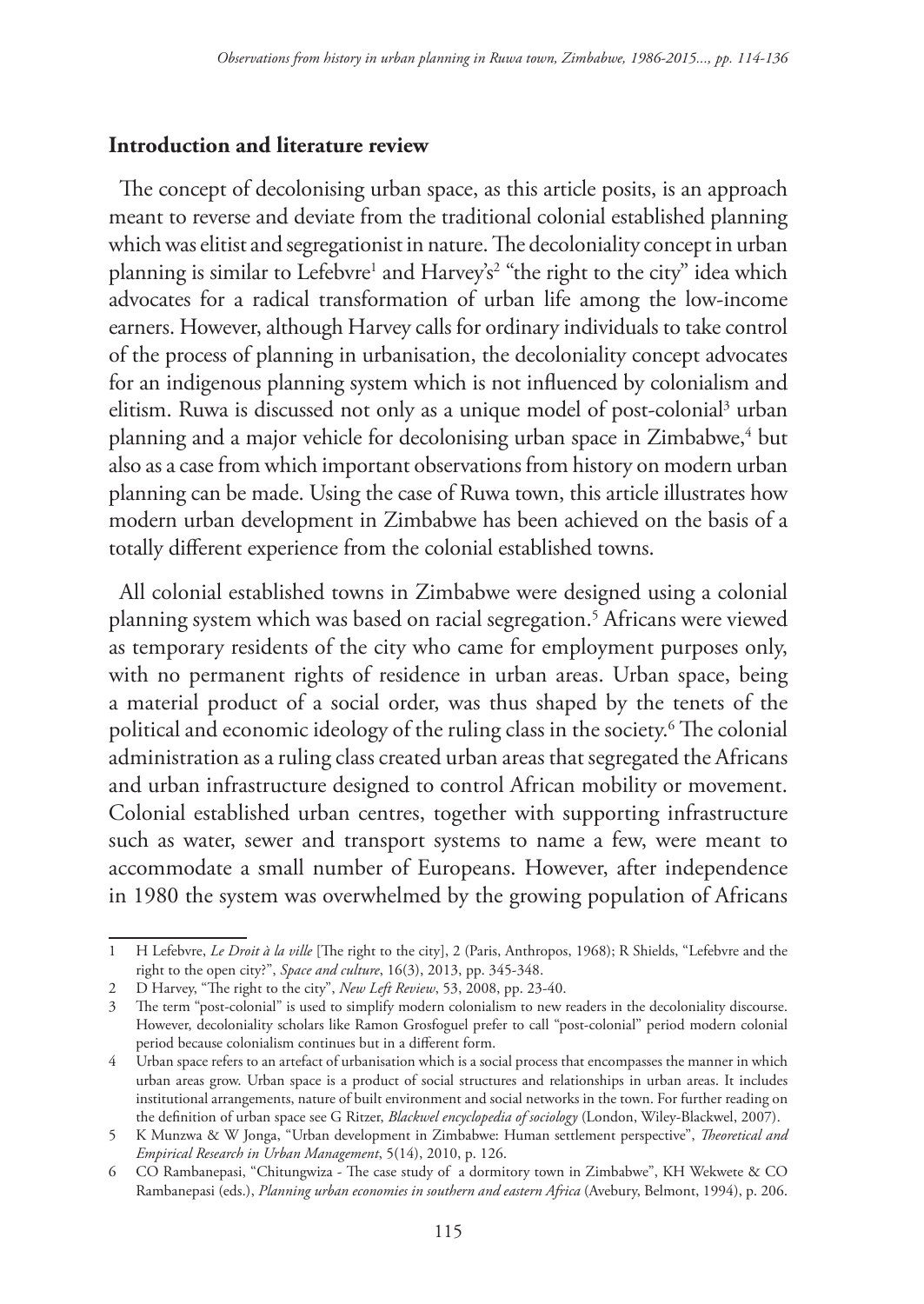in urban areas which was not planned for. Ruwa, situated 23 km from Zimbabwe's capital city, Harare's (see Image 1) central business district (CBD), is an example of a post-colonial established town which tried to correct this planning oversight.





Source: Department of Surveyor General, Harare, 2013.

The town was established within a commercial farming area by the Government of Zimbabwe in 1986 and in 1991 it became an urban centre administered by a local board with a population of over 25 000 people. The town's phenomenal growth resulted in it being given town status in 2008 by the Ministry of Local Government, Public Works and National Housing.<sup>7</sup> The last census in 2012 recorded a population of 50 000 people.<sup>8</sup> This big

<sup>7</sup> Anon., "Ruwa Council's humble beginning", *The Herald*, 24 December 2009, p. E4.

<sup>8</sup> Central Statistics Office, Harare, 2012.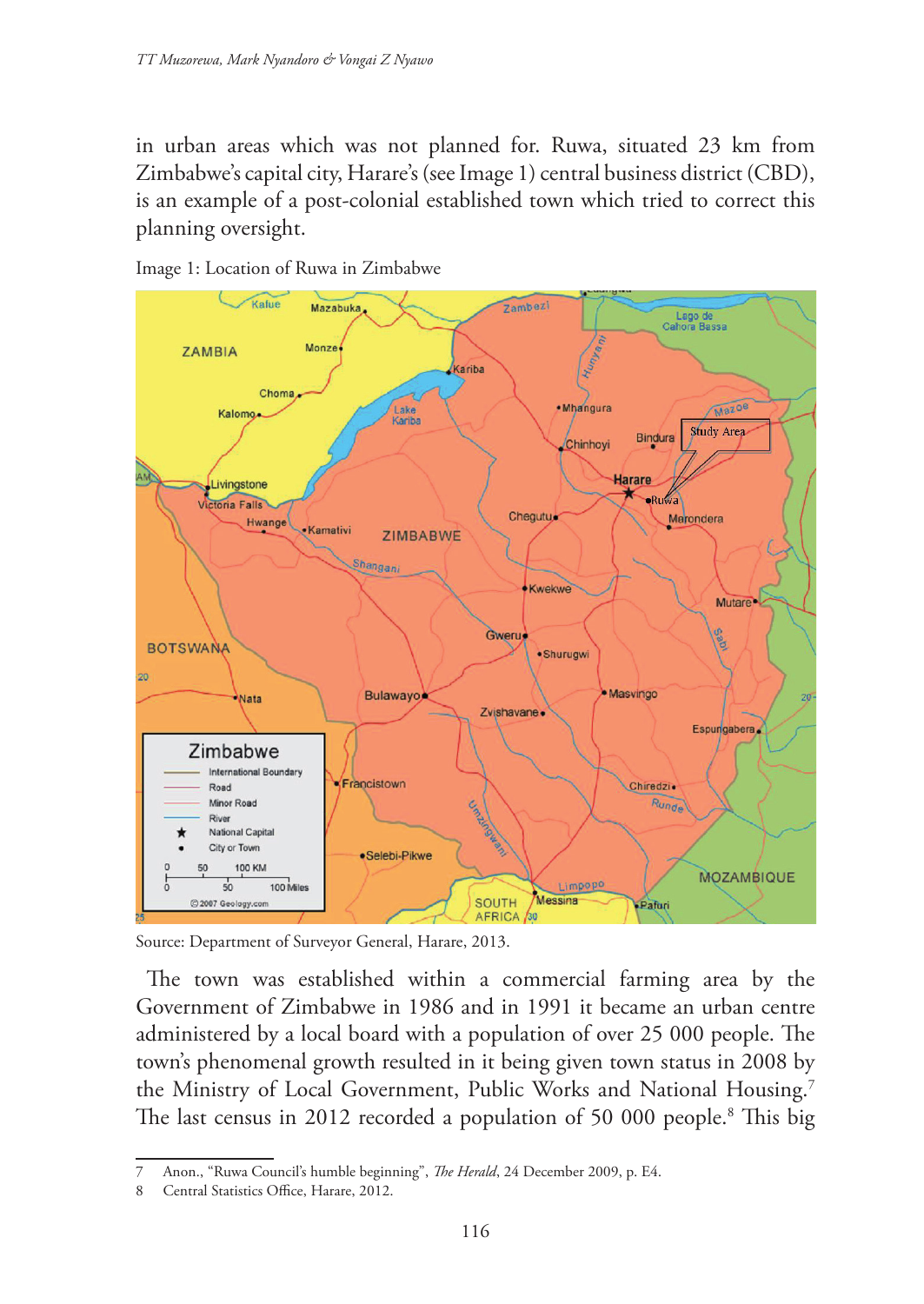population made Ruwa an important and fast growing urban centre in Zimbabwe. It became the only town in the country to emerge out of the initiative of Private Land Developer Companies (PLDCs) – companies that

had relatively better financial capacity.9 No other town in Zimbabwe has grown against a background similar to it.

At the time of the decolonisation of Zimbabwe in 1980 Ruwa, which did not exist as an urban settlement, only emerged from the ashes of a previously white commercial farming area in 1986/87. By 2015 the town comprised 11 major suburbs which fell under different categories of residential areas which are low, medium and high density. In the same year, there was evidence of a well-developed light industrial site and commercial centres in the town. With commercial and public service infrastructure sporadically dotted within the residential and industrial areas, Ruwa's hinterland is characterised by the surrounding commercial farm land which contributes to the town's local economy alongside the manufacturing industry.

To achieve its purpose of illustrating how modern urban development was achieved in Ruwa between 1986 and 2015 compared to the colonial established towns, the article uses both primary and secondary sources to explore these important questions. Archival sources were used to describe the colonial-built environment and urban space. In particular, primary data from the Ruwa town Archives in the form of council minutes and letters (official correspondence) was employed to establish new planning trends adopted by Ruwa which deviated from the traditional colonial planning methods. Interviews based on purposive sampling of key informants in Ruwa town were used to gather opinions on the new urban development. These methods were complemented by secondary sources (books, journal articles and newspapers) which were useful in constructing images of the colonial and post-colonial built environment in Zimbabwe. The important issues the article seeks to address are the characteristics of colonial urban space, the legacy of colonial Zimbabwean towns, and the decolonisation of urban space in Ruwa. Addressing these issues will shed light on decolonisation as a universal phenomenon which is not unique to Zimbabwe, but historical literature on it in the country is not extant.

<sup>9</sup> PLDCs are private entrepreneurs who purchased land from commercial farmers and subdivided the land into residential, commercial and industrial areas before they sell it to individuals for profit.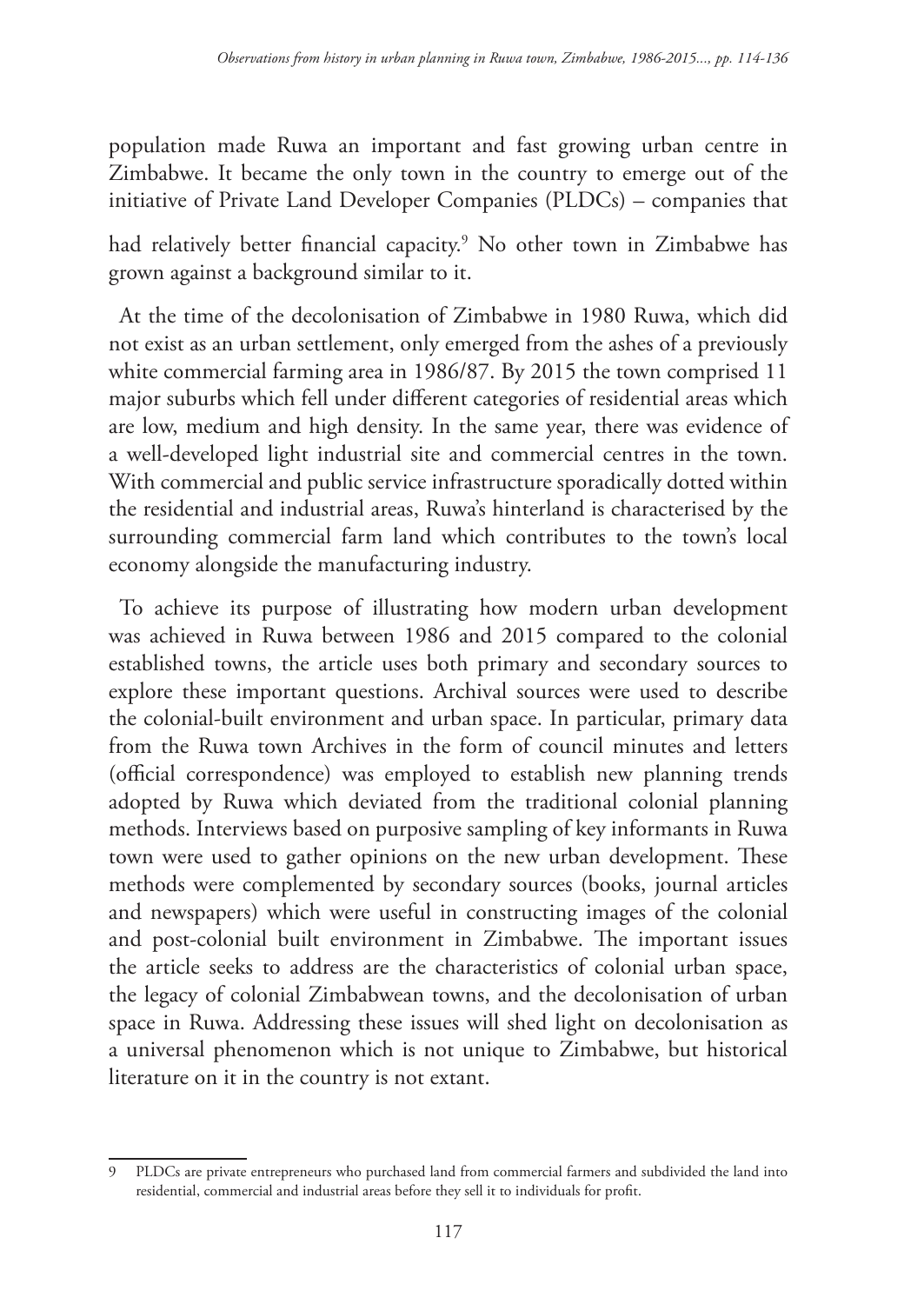In the debates about urbanisation, urban space planning in the colonial era, marginalisation of some cultures, decolonisation and the social sustainability of multicultural cities, different but interlocking perspectives have been proffered by mainly international scholars such as Lefebvre, West, Jacobs, Jackson, and

Harvey<sup>10</sup> to name a few. The concept of decolonisation in general is not new and has been discussed in several scholarly works in both development and urban planning discourses. The general concept of decoloniality can be traced to Fanon who advocates for Black people's liberation from mental colonisation.<sup>11</sup> He calls for decolonial epistemic which creates new categories of thought and construction of new subjectivities in all disciplines.12 Decoloniality scholars like Grosfoguel and Cervantes have analysed the geopolitics of knowledge production.13 They advocate for decolonisation to address the global class and regional asymmetries produced by colonial capitalist world systems.<sup>14</sup> Similarly, there is also literature by Hesse on dominant settler culture's land‐ based interests as well as the emerging planning practices of the colonial era practices which asserted non‐indigenous control.15 Hesse views decolonisation within the context of multiculturalism, a concept which analyses inequality based on culture, race, ethnicity and gender differences.<sup>16</sup> He argues that the contestation of multiculturalism in Britain is symptomatic of an unresolved condition in that society.17 The unresolved structures that perpetuate inequality in the "diaspora-space" in Britain have the same foundations that support urban governance structures afflicting the ordinary urban dwellers in Zimbabwe.

A number of other scholars have written on decoloniality, although most do not focus on planning, but on racial discriminatory or segregationist policies. Yoshikuni discusses African urban experiences during the colonial

<sup>10</sup> H Lefebvre, *Le Droit à la ville*...; C West, "The new cultural politics of difference", R Ferguson, M Gever, TT Minh-ha & C West (eds.), *Out there: Marginalization and contemporary cultures* (Cambridge, MA, MIT Press, 1990), pp. 19-36; S Jackson, "Geographies of coexistence: Native title, cultural difference and the decolonization of planning in north Australia" (PhD, Macquarie University, Sydney, 1998); D Harvey, "The right to the city"; JM Jacobs, *Edge of Empire Postcolonialism and the City* (London, Routledge, 1996).

<sup>11</sup> F Fanon, *The wretched of the earth* (New York, Grove Press, 1986), p. xii.

<sup>12</sup> Fanon, *The wretched of the earth...*, p. 1.

<sup>13</sup> R Grosfoguel & AM Cervantes, "Unthinking twentieth-century Eurocentric mythologies: Universalist knowledge, decolonization and developmentalism", R Grosfoguel and AM Cervantes (eds.), *The modern/ colonial/capitalist system in the twentieth-century global processes, antisytemic movements and geopolitics* (London, Greenwood Press, 2002), p. x.

<sup>14</sup> R Grosfoguel & AM Cervantes, "Unthinking twentieth-century Eurocentric mythologies", p. xiv.

<sup>15</sup> B Hesse, *Un/settled multiculturalism: Diasporas, entanglements, "transruptions*" (London, Zed Books, 2000).

<sup>16</sup> B Hesse, *Un/settled multiculturalism...*, p. 2.

<sup>17</sup> B Hesse, *Un/settled multiculturalism...*, p. 12.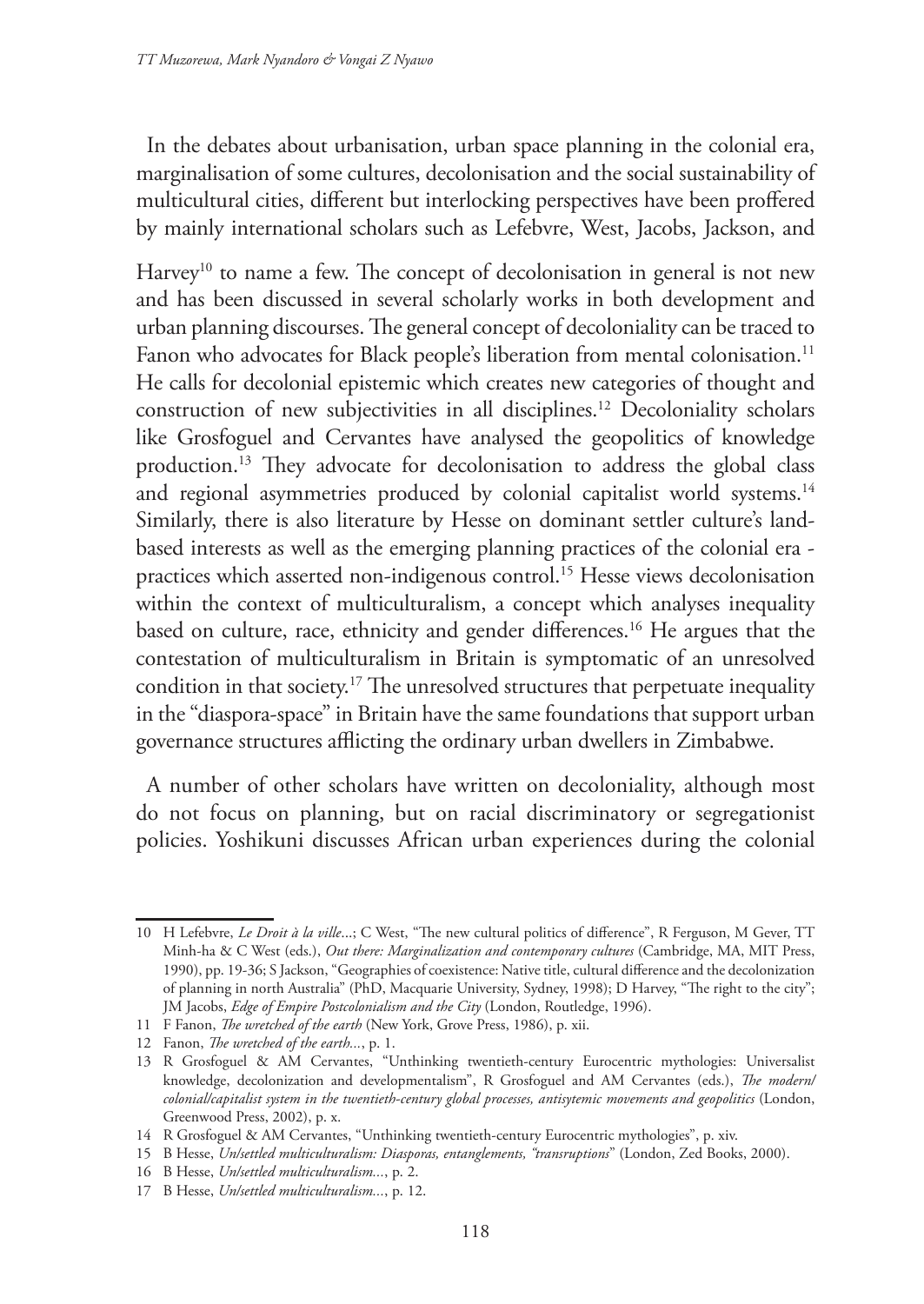era in this context.18 He accounts for the development of African urban residential areas in colonial Zimbabwe which was based on racial segregation policies.19 The colonial Government racially segregated Africans by relegating them to African residential areas ("locations") created for them away from the city by discriminatory legislation like the *Land Apportionment Act* (*LAA*) of 1930/31 and the *Native Land Husbandry Act* (*NLHA*) passed in 1950/51. Further, Yoshikuni analyses the planning of the built environment in African "locations" carried out in an endeavour to control the mobility of Africans in the urban areas.<sup>20</sup> While Yoshikuni focuses on Harare, Rambanepasi demonstrates how the colonial system of segregation influenced the development of Chitungwiza.<sup>21</sup> He argues that the ideology behind the origins of Chitungwiza was informed by a need to create a labour pool for Harare.22 In Bulawayo (Zimbabwe's second largest city), Mpofu also analyses how the urban space has been shaped by colonial segregationist polices.<sup>23</sup> As in Harare, the colonial Government controlled the Africans by designing African "locations" in a way which enabled it to easily control their movement, $^{24}$  and maintain policies that discriminated against them.

Coloniality in Africa, which is also perpetuated through globalisation, is a product of colonialism.25 Under globalisation, policy making institutions in Africa remain subjects of the North since the continent is part of a complex network linking it to the North through training and research funding.26 The African urban planning research agenda is then influenced by the North since research funds come from foundations and agencies based there. Narrowing down decoloniality to urban planning particularly in Africa, Miraftab's work on Cape Town in South Africa discusses coloniality in post-colonial urban policies. She reveals a keen affinity for a contemporary urban development strategy in South Africa known as "Improvement Districts". The districts were for the affluent, but were based on the colonial urban development strategy

<sup>18</sup> T Yoshikuni, *African urban experiences in colonial Zimbabwe: A social history of Harare before 1925* (Harare, Weaver Press, 2007).

<sup>19</sup> T Yoshikuni, *African urban experiences...*, p. 38.

<sup>20</sup> T Yoshikuni, *African urban experiences...*, p. 39.

<sup>21</sup> Chitungwiza is one of the most densely populated urban centres in Zimbabwe. For further reading on Chitungwiza see Rambanepasi, "Chitungwiza - The case study of a dormitory town in Zimbabwe".

<sup>22</sup> CO Rambanepasi, "Chitungwiza - The case study of a dormitory town in Zimbabwe", KH Wekwete & CO Rambanepasi (eds.), *Planning urban economies... .*

<sup>23</sup> B Mpofu, "No place for 'undesirables'...", (PhD, University of Edinburgh, 2010).

<sup>24</sup> B Mpofu, "No place for 'undesirables'...", p. 6.

<sup>25</sup> N Maldonaldo-Torres, "On the coloniality of being: Contributions to the development of a concept", *Cultural Studies*, 21(3), 2007, p. 243.

<sup>26</sup> N Maldonaldo-Torres, "On the coloniality of being...", *Cultural Studies*, 21(3), 2007, p. 244.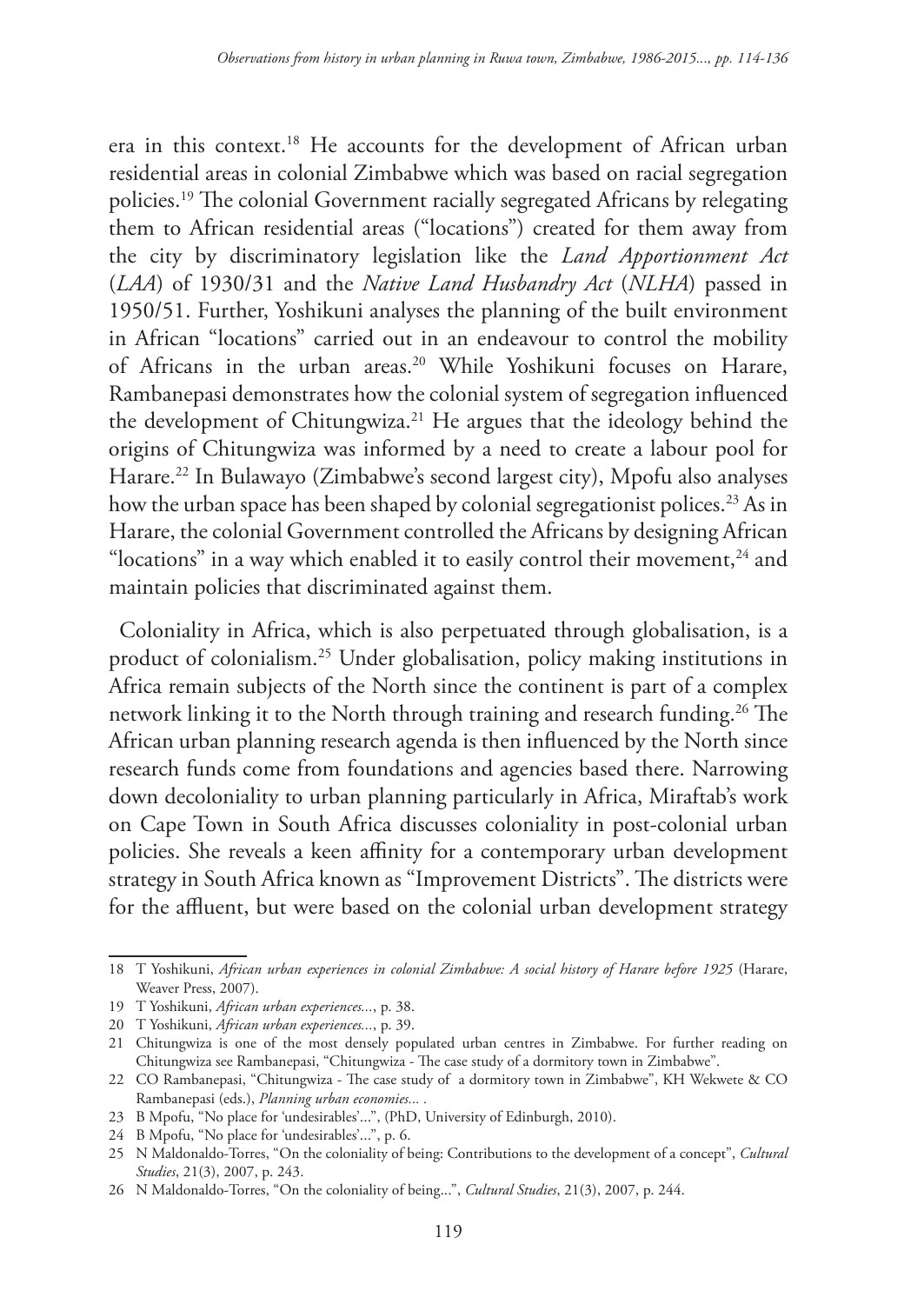of "location creation" designed for the Africans by Europe.27 She argues that while colonial practices of "location creation" segregated those at the bottom of the societal hierarchy (the non-Europeans), the post-colonial strategy of "Improved Districts" constructed special locations for those high up in the societal hierarchy.<sup>28</sup> Miraftab's analysis illuminates the resemblance of the colonial and post-colonial urban development policies in South Africa which were both elitist and exclusionary. However, unlike Cape Town studied by Miraftab, Ruwa deviated from the colonial-established elitist urbanism as it adopted a less elitist approach to urban development. Its departure from the colonialist imperial ideology is one of its distinguishing characteristics.

The characteristics of the colonial urban space discussed by the aforementioned scholars still occupy the core of post-colonial urban scholarship. Nevertheless, urban infrastructure and space designed for Europeans in the colonial era failed to accommodate the growing population of urban Africans in the postcolonial era, hence the need to consider new planning policies in Zimbabwe. Munzwa and Jonga, though, plausibly demonstrate that while it is possible to change colonial policy on urban planning it is impossible to do so with the physical structure of the city.29 It is not viable to demolish colonial established buildings and infrastructure in order to construct new ones based on new planning methods. The only way to decolonise urban space is through establishing new towns using new planning methods that are formulated based on the cultural values of society.

Clearly, over-emphasis on the colonial established planning system by Zimbabwean scholarship risks the reproduction of the colonial towns in independent Zimbabwe. Urban scholarship together with policy formulation and implementation in post-colonial Zimbabwe has been informed by case studies of western planned towns and cities. In the post-colonial era, prominent scholars such as Helmising, Mutizwa-Mangiza, Wekwete and Patel continued to focus on colonial established settlements, unpacking colonial adopted urban development strategies such as the Growth Point

<sup>27</sup> F Miraftab, "Colonial present: Legacies of the past in contemporary urban practices in Cape Town, South Africa", *Journal of Planning History*, 11(4), pp. 283-307.

<sup>28</sup> F Miraftab, "Colonial present...", *Journal of Planning History*, 11(4).

<sup>29</sup> K Munzwa and W Jonga, "Urban development in Zimbabwe: Human settlement perspective", *Theoretical and Empirical Research in Urban Management,* 5(14), 2010, p. 126.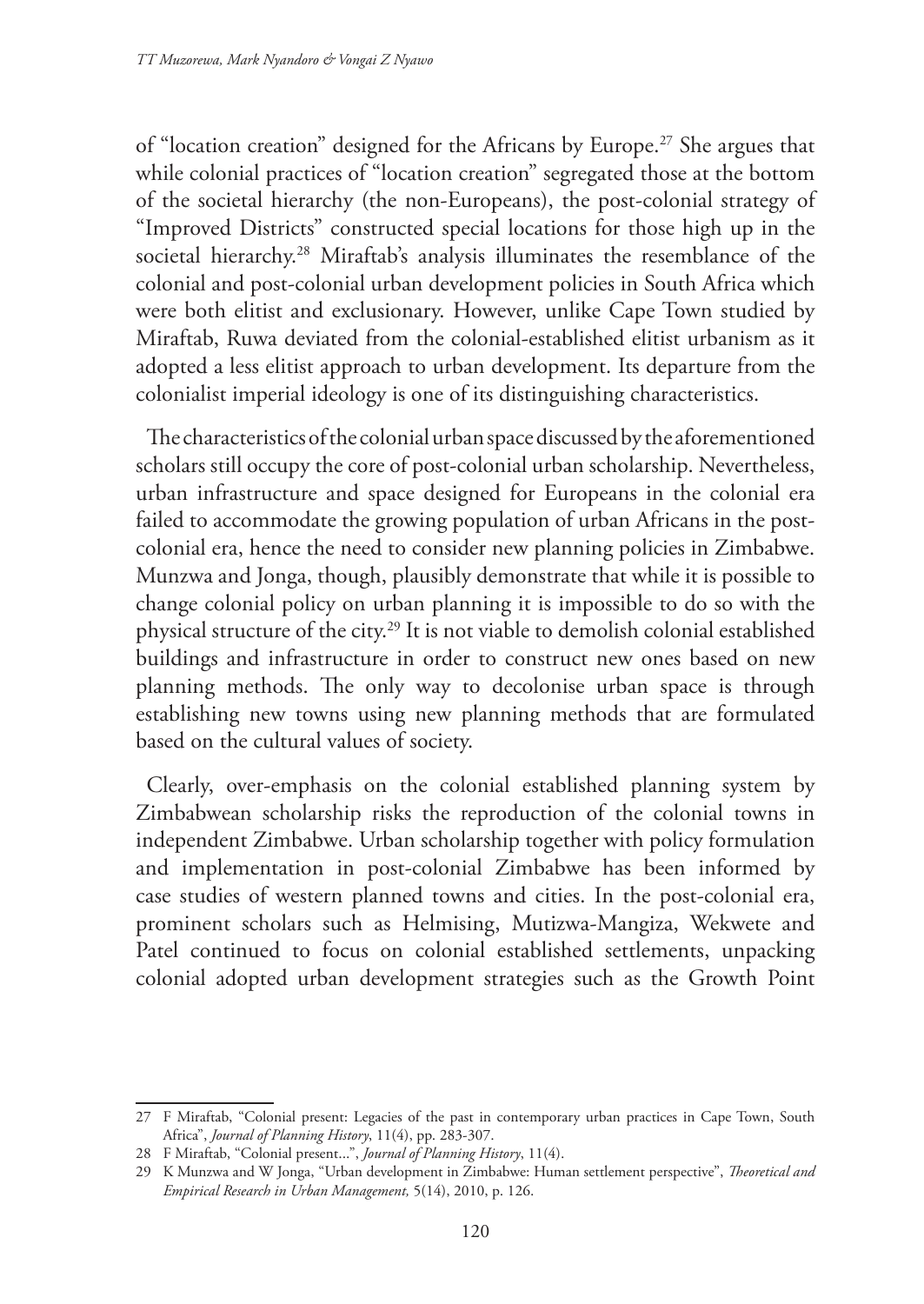and Peripheral Development policies.<sup>30</sup> However, emphasising the colonial established towns and their planning strategies is tantamount to dwelling on western epistemology which portrays Africa as an underdeveloped continent.<sup>31</sup>

It is, therefore, important to emphasise decolonisation in planning postcolonial urban spaces, but there is the general dearth of literature of decolonisation of towns in Zimbabwe. This may be linked to the scarcity of pre-colonial urban experiences to draw indigenous planning lessons from. In the pre-colonial period the population in the region now called Zimbabwe was scattered and this made it difficult for the establishment of urban areas. Some 400 years before colonialism there existed some form of built settlements such as the Great Zimbabwe, Dhlodhlo and Khami ruins to mention a few.32 The economic activities during the era were small-scale farming, mining and trade in petty commodities like beads and pottery.<sup>33</sup> Great Zimbabwe, for instance, was more of a political and religious centre than an economic one. For Mudenge, the population of the settlement was around 11 000, that is, 14 persons per square kilometer, $34$  but this was less than half the number required for an area to be declared a vibrant urban settlement in the post-colonial era. In presentday Zimbabwe, an area should have at least 25 000 or more inhabitants to be considered urban. Thus, in the absence of pre-colonial urban space experience to draw lessons from, post-colonial established towns such as Ruwa do not only contribute to African urban planning epistemology, but show how indigenous concepts can be integrated into urban development discourse. This study on Ruwa therefore contextualises decoloniality in urban space planning issues thereby offering major insights into post-colonial indigenous planning methods – an area which is scarcely articulated in decoloniality studies. The foregoing literature review on colonial-built towns, thus, helps in establishing the major characteristics of the colonial established urban space.

<sup>30</sup> The Growth Point policy entails that growth of regions manifest itself in one region and is then transferred to other areas. This policy was implemented by the colonial Government in the 1950s to establish growth points for the Africans in rural areas as an endeavour to stop rural urban drift. The same policy was adopted by the new post-colonial Zimbabwean Government in 1980. For further reading see KH Wekwete, "Rural growth points in Zimbabwe – Prospects for the future", *Journal of Social Development in Africa,* 3(2), 1988; D Patel, "Some issues of urbanization and development in Zimbabwe", *Journal of Social Development in Africa*, 3(2), 1988, pp. 17- 31; ND Mutizwa-Mangiza & AHJ Helmsing (eds.), *Rural development and planning in Zimbabwe* (Aldershot, Avebury Gower, 1990).

<sup>31</sup> C Ake, *Social sciences as imperialism: The theory of political development* (Ibadan, Ibadan University Press, 1979), p. xiv.

<sup>32</sup> Government of Zimbabwe (GOZ), "National Housing Policy" (Harare, Government Printers, 2012), p. 3.

<sup>33</sup> For further discussion on Great Zimbabwe see PS Garlake, *Great Zimbabwe* (London, Thames and Hudson, 1973). SIG Mudenge, *A political history of the Munhumutapa 1400-1902* (Harare, Zimbabwe Publishing House, 1988). KN Mufuka, *Dzimbabwe: Life and politics in the Golden Age 1100-1500* (Harare, Harare Publishing House, 1983).

<sup>34</sup> SIG Mudenge, *A political history of the Munhumutapa...*, p. 12.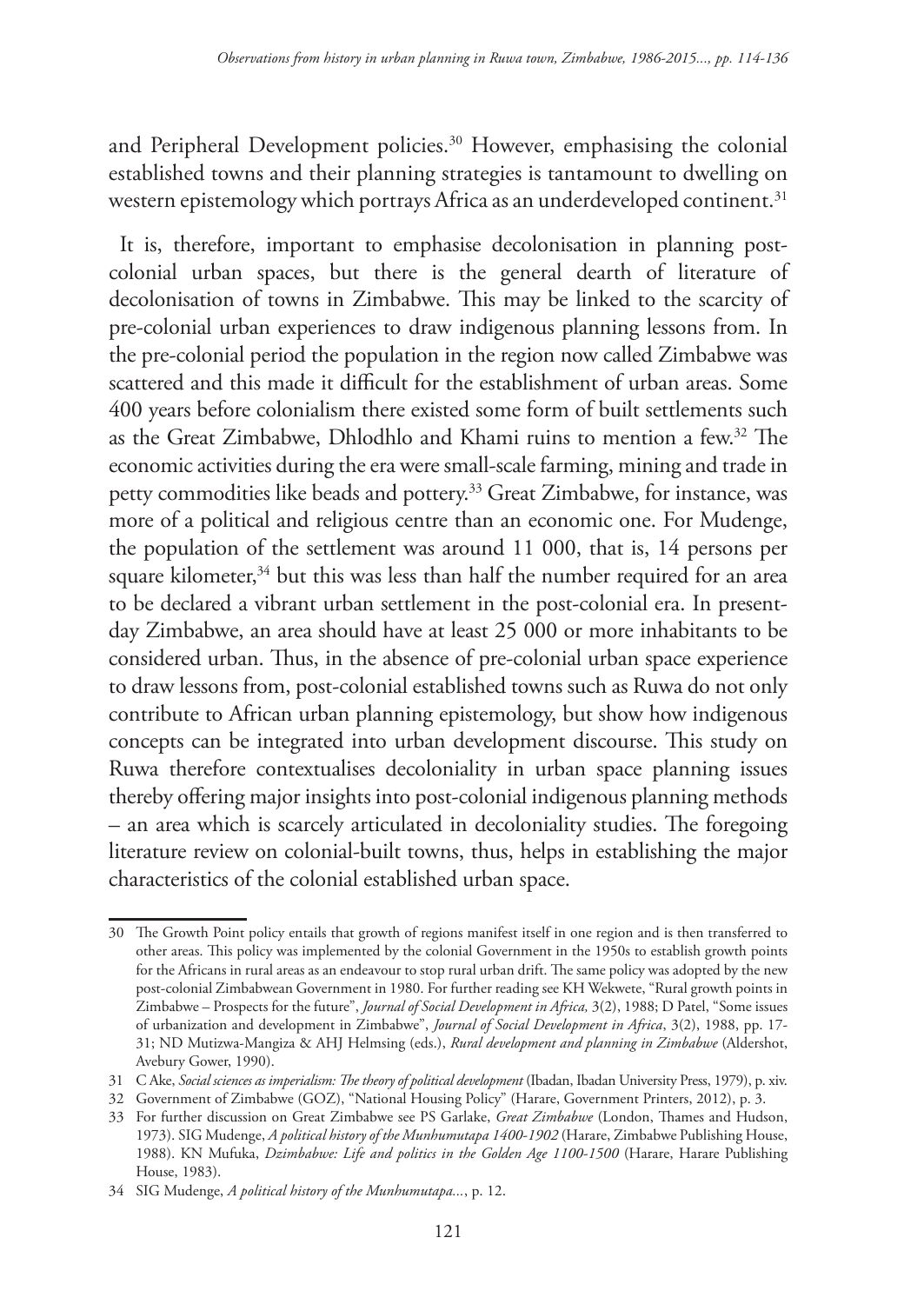#### **Characteristics of colonial urban space: Legacy of colonial Zimbabwean towns**

Urban areas in colonial Zimbabwe were established out of a colonialist imperial ideology which was premised on exploiting raw materials and resources such as minerals and agricultural produce using cheap African labour. The towns developed out of a process described by Lefebvre as the "capital accumulation derived from primary processes such as mining, agriculture and plantations".35 In an endeavour to exploit resources from these sources, the colonial Government created supporting infrastructure, administrative and service centres for farmers and miners. This process explains the establishment of urban centres like Harare, Bulawayo, Masvingo, Kwekwe, Kadoma, Chegutu, Shamva and Marondera among many colonial established towns in Zimbabwe.

In the colonial era urban development was a consequence of a social order created from an economic, racial and political ideology of the colonial administrators. Economically, they wanted to exploit natural and human capital resources while politically they believed in racial segregation. Africans were considered to be temporary residents in colonial towns who would come for work in towns and go back to the rural areas after retiring from work.36 Since Africans were needed as workers in urban areas, the colonial Government decided to create African suburbs that were physically separated from the European areas, but in close proximity to the emerging industrial areas. In 1906 the colonial administrators promulgated the *Native Urban Locations Ordinance*37 which guided the establishment of African residential areas in the urban areas.<sup>38</sup> The *LAA* further racially divided the country into African and European areas.<sup>39</sup>

Although colonial Government policy restricted the migration of the African population to urban areas, the growth of manufacturing industry after the

<sup>35</sup> Lefebvre argues that urbanisation is a by-product of capitalist investments. For detail see D Harvey, "The right to the city" (available at http://www.davidharvey.org/media/righttothecity.pdf, accessed, 5 November 2013), p. 6.

<sup>36</sup> M Chenga, "Provision of housing in Zimbabwe", L Zinyama et al (eds.), *Harare: The growth and problems of the city* (Harare, University of Zimbabwe Publications, 1993), p. 46.

<sup>37</sup> *The Native Urban Locations Ordinance*, 4, 1906.

<sup>38</sup> L Zinyama, "The evolution of spatial structure of greater Harare: 1890 to 1990", Zinyama et al (eds.), *Harare: The growth and problems of the city*, p. 20.

<sup>39</sup> M Chenga, "Provision of housing in Zimbabwe", p. 47. For more detail on the *LAA* see B Floyd, "Land apportionment in Southern Rhodesia", R Prothero (ed.), *People and land in Africa South of the Sahara* (London, Oxford University Press, 1972); RH Palmer, *Land and racial domination in Rhodesia* (London, Heinemann, 1977); LH Gann, "The Southern Rhodesian Land Apportionment Act, 1930: An essay in trusteeship", The *National Archives of Rhodesia and Nyasaland Occasional Paper*, 1, 1963; ML Rifkind, "Land apportionment in perspective", *Rhodesian History*, 3, 1972.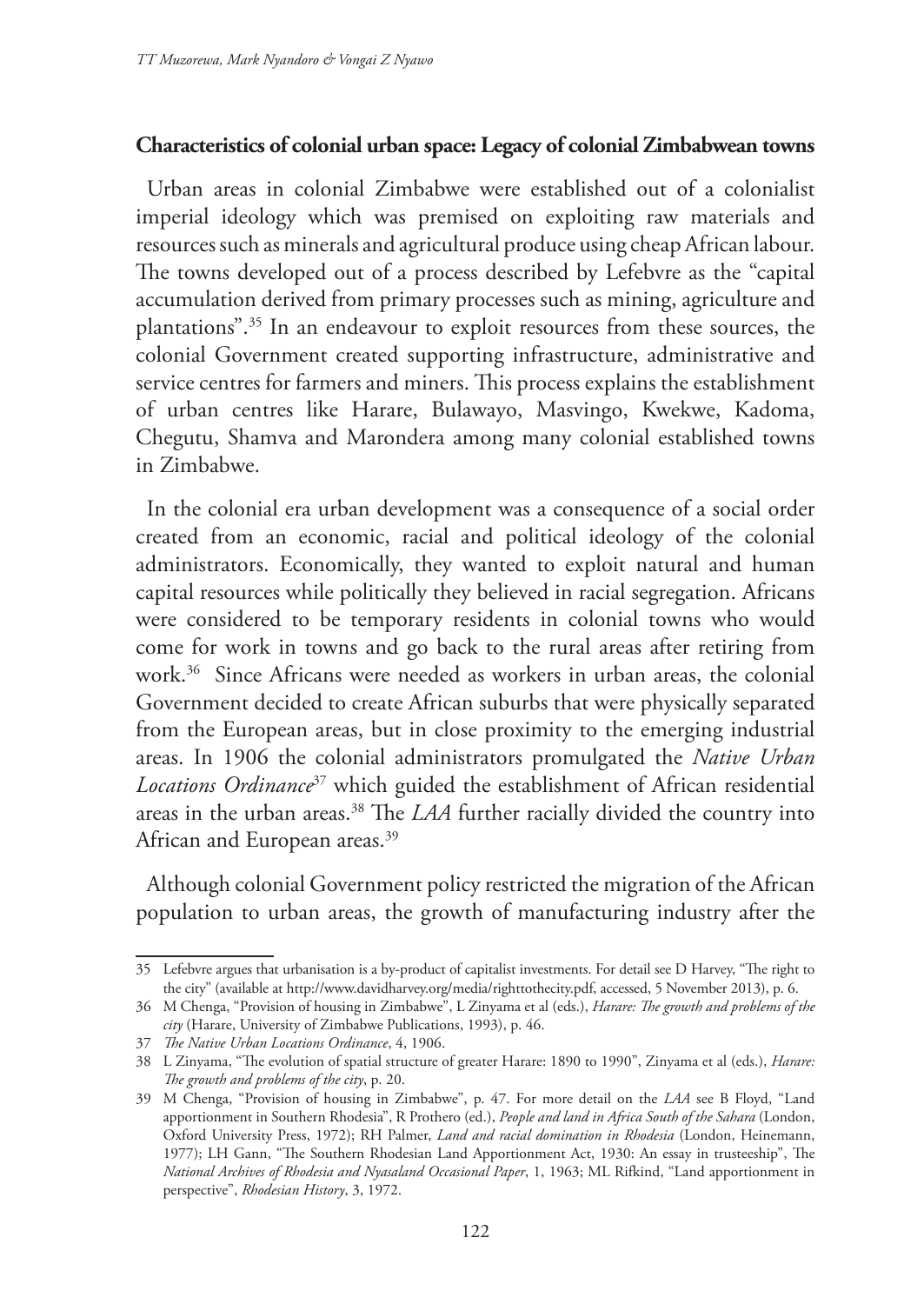Second World War resulted in a high demand for African labour and this prompted the development of African suburbs in the cities for the exploitation of this labour. The planning of such residential areas, nevertheless, did not prioritise African social conditions. Kamete concurs with this by asserting that planning has a potential to ignore social processes in order to achieve preferred special order.<sup>40</sup> In this regard, the colonial exploitative agenda ignored urban African social processes and living conditions and prioritised capital accumulation.

Since Africans were viewed as temporary residents in urban areas, housing and accommodation in the African areas was constructed mainly to cater for temporary single male residents. African residential houses were in the form of single men hostels or small housing units on less than 200m²-plots. $^{\rm 41}$ In Bulawayo, for example, the colonial Government constructed hostels for single workers and these included Burombo, Sidojiwe and Vandu.<sup>42</sup> In the early 1900s when Harare 'Township' (now Mbare) was established, there were no urban amenities such as clinics, schools, shops and churches. African areas were deprived of basic amenities like water and sanitation, while European areas in the Causeway and Avenues districts of Salisbury (now Harare) enjoyed a well-developed public and sanitation infrastructure.<sup>43</sup> Hence, African areas in the colonial established towns were typified by small quarters and hostels for single men with diminutive public amenities.

In the post-colonial era, public amenities in the so-called African townships or high density suburbs continued to be limited. With independence and the repealing of African movement regulation laws in 1980, the population in the colonial-established suburbs rose as a result of increased rural-to-urban drift.<sup>44</sup> Harare experienced exceptional population growth rates of over five per cent per annum throughout the first decade of independence and in the preceding decades.<sup>45</sup> For instance, the city's population phenomenally increased from 310,360 in 1961 to 658,400 in 1982. Consequently, houses that were constructed for single men were now occupied by whole families

<sup>40</sup> AY Kamete, "In the service of tyranny: Debating the role of planning in Zimbabwe's urban 'clean-up' operation", *Urban Studies*, 46(4), 2009, p. 899.

<sup>41</sup> L Zinyama, "The evolution of spatial structure of greater Harare...", Zinyama et al (eds.), *Harare...,* p. 20.

<sup>42</sup> B Mpofu, "No place for 'undesirables'...", p. 8.

<sup>43</sup> National Archives of Zimbabwe, hereafter referred to as NAZ, Harare, reference LG52, /6/2, M.O.M.: HE Hick to Town Clerk, 20 June 1920.

<sup>44</sup> N Marongwe et al, "Scoping study: Governance of urban land markets in Zimbabwe" (Paper presented at the Urban Land Marks Conference, Harare, 2010) p. 36.

<sup>45</sup> M Nyandoro, "Citizen-engagement circumvented: An analysis of liquid-waste information/knowledge, control and environmental policy-perspectives in Harare, Zimbabwe", *Environment and History*, Forthcoming Issue, 2019.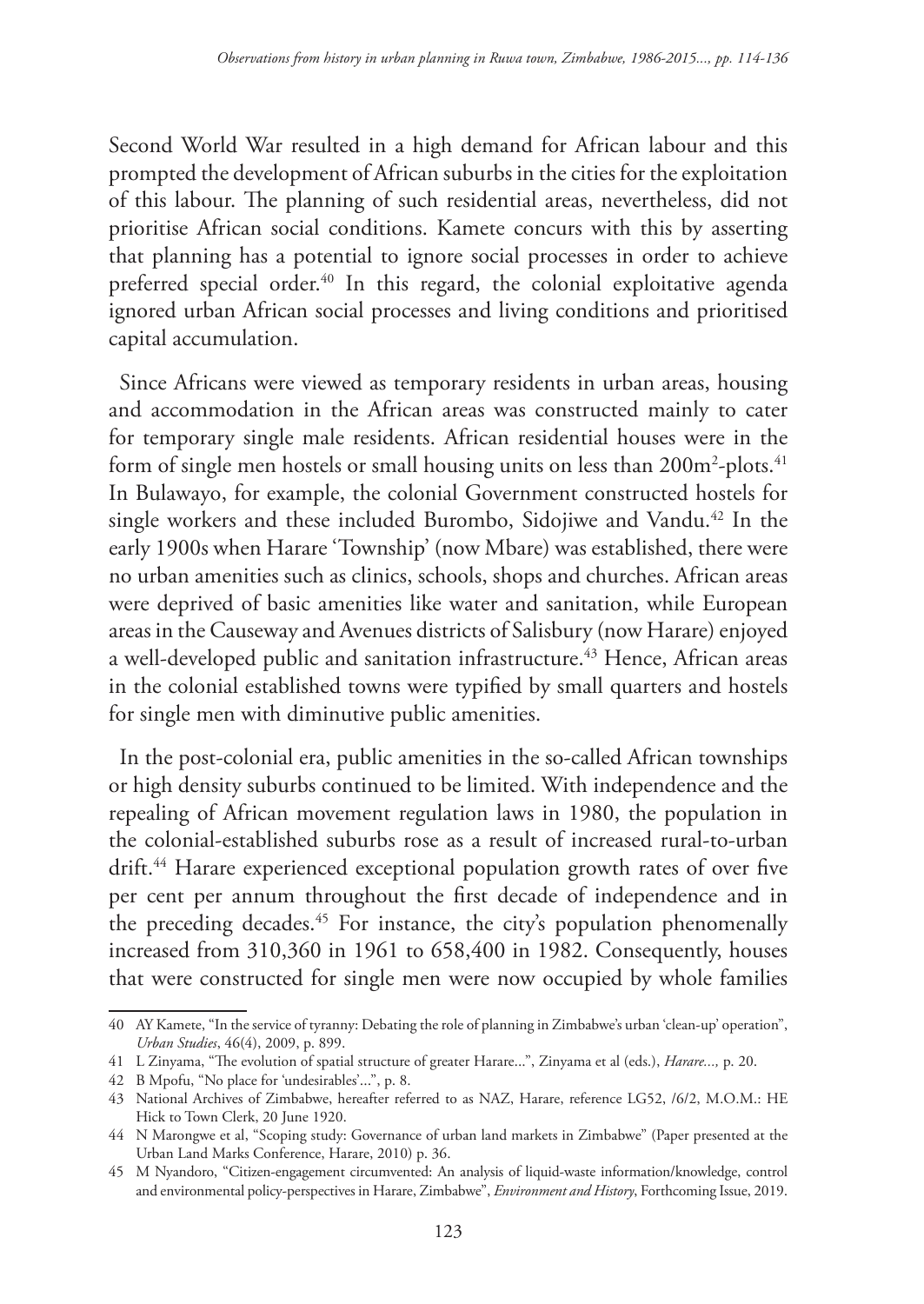resulting in overcrowding. Migration from the rural areas to the colonial established towns, therefore, worsened the shortage of public amenities which were already lacking before independence.

The geographical situation of African and White areas in the urban environment, shaped by the colonial ideology of racial segregation and economic exploitation, meant that industrial and African residential areas were located to the southwestern side of the Harare CBD while European areas were located to the north.46 Following the south-easterly wind pattern, it was the Africans in the south-western side of the industrial sites who suffered much from air pollution. The arrangement to settle people in this way was meant to create a physical distance between European and African areas. Zinyama notes that the *Town and Country Planning Act* of 1946 was designed to ensure that the location of African residential areas was planned in such a way to provide a "noise" buffer between African suburbs and European areas.<sup>47</sup>

On the whole, Africans were not entitled to freehold tenure and property ownership in urban areas. The municipality and colonial Government monopolised prime land for the construction of houses and exclusive use by Whites, whereas Africans were not allowed to build houses or own property. Although up to the 1920s, Africans in some "townships" such as Makokoba in Bulawayo were allowed by the municipality to build houses for themselves using material that included pole, dagga, grass-thatch, corrugated iron and few bricks, this system was abolished in 1929 as such urban spaces were perceived as "no place[s] for 'undesirables'".48 In 1929 the private construction of houses was, therefore, outlawed and privately built houses in African townships were demolished by the municipality. The rationale behind prohibiting Africans to construct houses was to control urban population. In 1930, a colonial town clerk, Robert Pollet, discouraged the private construction of houses in African suburbs pointing out that it would give Africans the freedom to let their properties to other Africans without legal urban residence status.<sup>49</sup> This argument by Pollet resonated well with white Rhodesians' age-old colonial land and racial policies in which the Morris Carter Commission or the Lands Commission of 1925, which was appointed to test opinion on the question of land segregation in Rhodesia had succinctly enunciated European fear of the

<sup>46</sup> K Munzwa & W Jonga, "Urban development in Zimbabwe", pp. 133-134.

<sup>47</sup> *The Regional Town and Country Planning Act*, 29:12, 1946; L Zinyama, "The evolution of spatial structure of greater Harare...", Zinyama et al (eds.), *Harare...*, p. 20.

<sup>48</sup> B Mpofu, "No place for 'undesirables'...", p. 8.

<sup>49</sup> NAZ, Harare, Reference S85: Native Affairs Commission, Salisbury Municipal Location, 4 December 1930.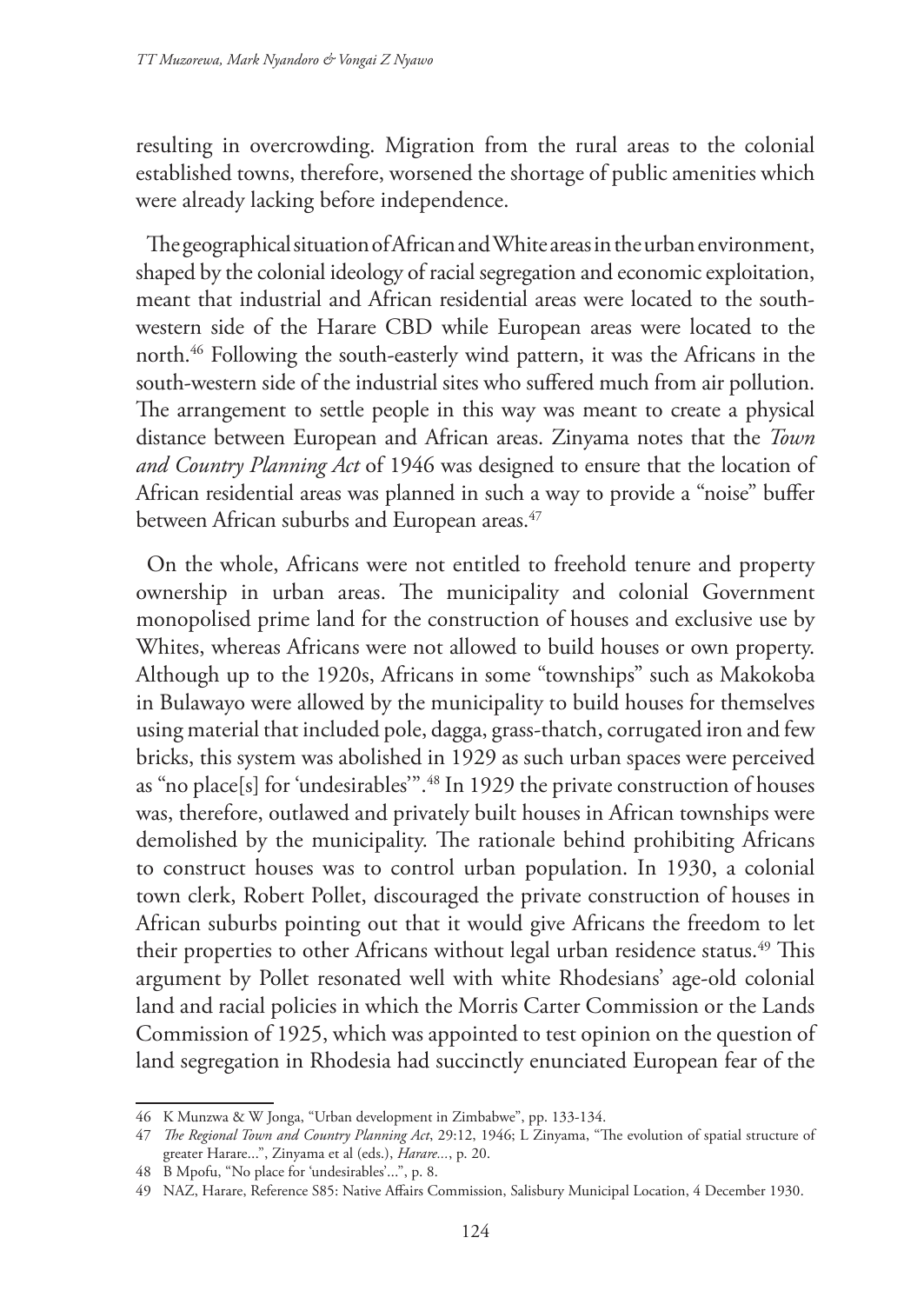"inevitable racial conflict" which would ensue if a policy of land segregation was not adopted then.<sup>50</sup> Subsequently, in 1969 the colonial Government enacted the *Land Tenure Act* which gave the municipalities the mandate to facilitate housing for the African urban population.<sup>51</sup> This gave the colonial government great monopoly over the provision of houses in the urban areas. Government monopoly in urban development and housing provision was inherited by the post-colonial administration. This was more so in the 1990s when the Zimbabwean economy was liberalised<sup>52</sup> and private players and individuals were roped in to facilitate the development of Ruwa town.

The political need to control the movement of Africans by the colonial government dated back to the early 1900s and it clearly shaped the planning of public amenities in colonial established towns. In 1912 the colonial administrators erected a fence around residential areas in Harare 'Township' with only one entrance which acted as an exit.<sup>53</sup> This pre-independence move was taken to effectively monitor the movement of Africans in the township as well as keeping the unemployed out of the suburb. Amenities such as churches, market places and shopping facilities were located outside the residential areas. The colonial government feared that African "illegal" urban residents would masquerade as church members (worshippers) and shoppers in the suburbs yet they were seeking urban accommodation.<sup>54</sup> This policy resulted in most of the public amenities being established on the fringes of the residential areas. In 1920 the Salisbury Town Clerk advocated for markets to be established outside the "townships" in order to avoid the infiltration of Africans who did not belong to the suburbs.<sup>55</sup> The need to control movement in the town "locations" or "townships" led administrators to select and designate special sections (portions of land) away from the residential areas to house public and service amenities personnel. However, this was not convenient for urban residents especially those who had to walk long distances

<sup>50</sup> HV Moyana, *The political economy of land in Zimbabwe* (Gweru, Mambo Press, 1984), p. 58; RH Palmer, *Land and racial domination in Rhodesia*; M Nyandoro, "Development and differentiation: The case of TILCOR/ ARDA irrigation activities in Sanyati (Zimbabwe), 1939 to 2000" (PhD, University of Pretoria, 2007), pp. 60-61; M Nyandoro, "Zimbabwe's land struggles and land rights in historical perspective – The case of Gowe-Sanyati irrigation (1950-2000)", *Historia*, 57(2), 2012, pp. 298-349.

<sup>51</sup> *Land Tenure Act*, 44, 55, 1969; M Chenga, "Provision of housing in Zimbabwe", L Zinyama et al (eds.), *Harare...*, p. 46.

<sup>52</sup> The economy was liberalised under the Economic Structural Adjustment Programme (ESAP) from 1990/91- 1995. Detail on ESAP can be gleaned from AS Mlambo, *The economic structural adjustment programme: The case of Zimbabwe, 1990-1995* (Harare, University of Zimbabwe Publications, 1997).

<sup>53</sup> NAZ, Harare, Reference LG52/6/1: Letter from J Smith to Town Clerk, 14 November 1912.

<sup>54</sup> T Yoshikuni, *African urban experiences in colonial Zimbabwe...*, p. 44.

<sup>55</sup> NAZ, Harare, Reference S85: Native Affairs Commission, Salisbury Municipal Location, 4 December 1930.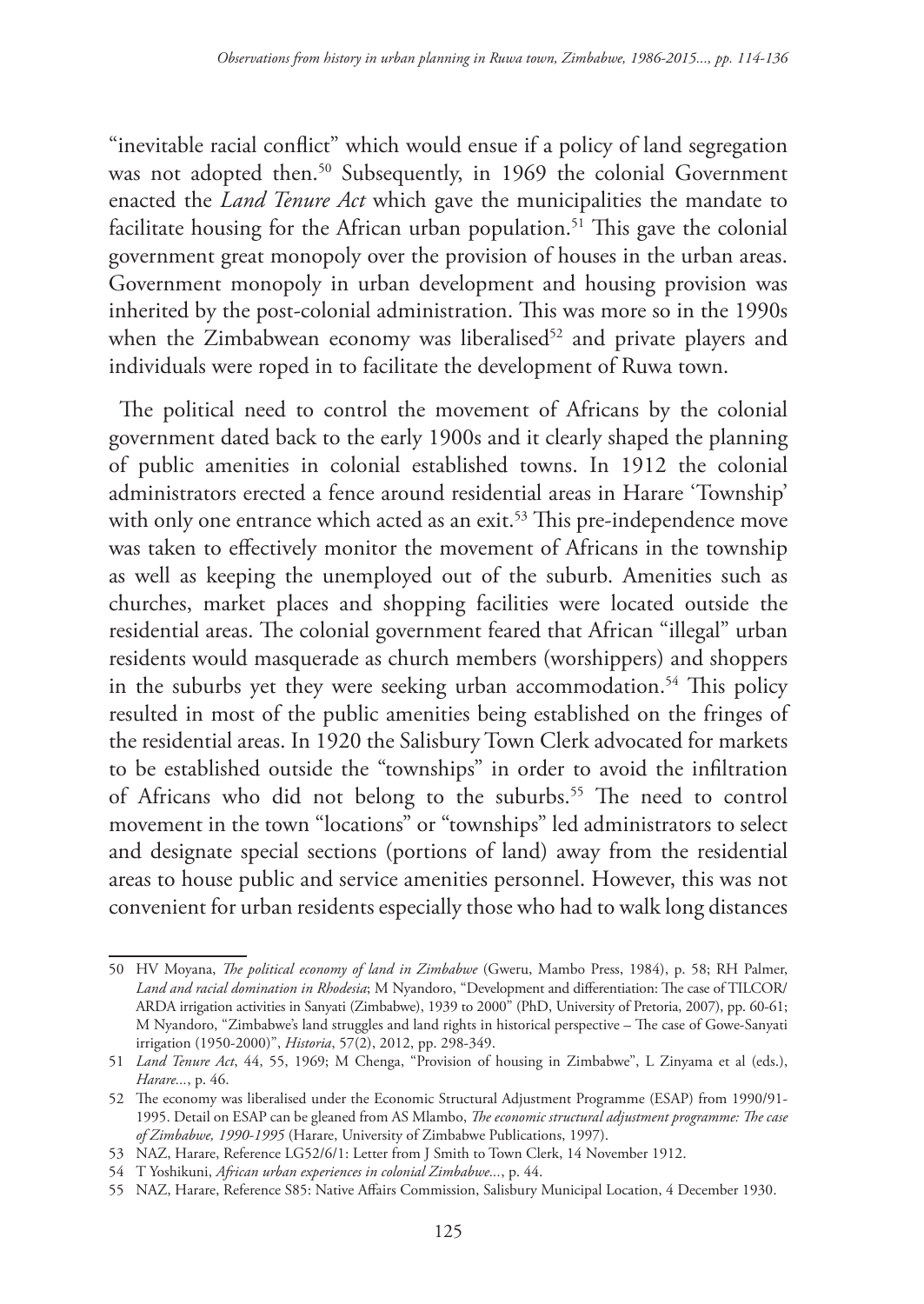outside their residential areas to get services from outlying public amenities. The difficulties arising from the need to control African movement resulted in the centralisation of amenities which, in turn, led to the creation of some African business centres adjacent to the suburbs as a strategy to forestall ruralto-urban migration.

In order to prevent rural-urban drift by Africans, the colonial Government therefore adopted the Growth Pole Policy which was meant to develop African towns or miniature service centres. The policy was implemented in the 1950s. In that decade the Government started to establish rural-urban centres which generated employment and provided basic services for Africans.<sup>56</sup> Such "urban" expansion lessened the proximity between the first African suburbs like Mbare and European areas.<sup>57</sup> In reaction to the rapid expansion of these areas, the Government used the Growth Pole Policy to design and establish African satellite towns away from European areas. A satellite town is defined in urban planning as a smaller metropolitan area located close to or in the vicinity of a large town or city to house and employ people who would otherwise create a demand for the expansion of the existing settlement, but is dependent on the parent-city to a certain extent for population and major services.<sup>58</sup> It is self-contained and limited in size, though.

The towns, known also as dormitory townships, that provided industries in the metropolis with labour, have some resemblances with satellite settlements. A dormitory town, more or less like the satellite, is a place where many people who work in a bigger town/city live because it is a small community with no major industries. Being centres for relieving population pressure, recently people have moved from the city centres to the suburbs or dormitory towns.<sup>59</sup> In Zimbabwe, the dormitory towns were established near major urban areas and these included Chitungwiza adjacent to Harare, Ntabazinduna near Bulawayo and Zimunya close to Mutare.<sup>60</sup> These satellite towns were created as labour pools and were never meant to be self-sustaining but rather to be integrated

<sup>56</sup> K Wekwete, "Growth centre policy in Zimbabwe: A focus paper on district centres", *RUP Occasional Paper*, 7, 1987, p. 11.

<sup>57</sup> L Zinyama, "The evolution of spatial structure of greater Harare...", Zinyama et al (eds.), *Harare...*, p. 26.

<sup>58</sup> Encyclopedia.com (A dictionary of architecture and landscape architecture), *Satellite town* (available at https:// www.encyclopedia.com/education/dictionaries-thesauruses-pictures-and-press-releases/satellite-town, as accessed on 27 September 2018).

<sup>59</sup> Merriam-webster.com, Dormitory town (available at https://www.merriam-webster.com/dictionary/ dormitory%20town, as accessed on 27 September 2018); Cambridge dictionary, Dormitory town (available at https://dictionary.cambridge.org/dictionary/english/dormitory-town, as accessed on 27 September 2018).

<sup>60</sup> L Zinyama, "The evolution of spatial structure of greater Harare...", Zinyama et al (eds.), *Harare...*, p. 29.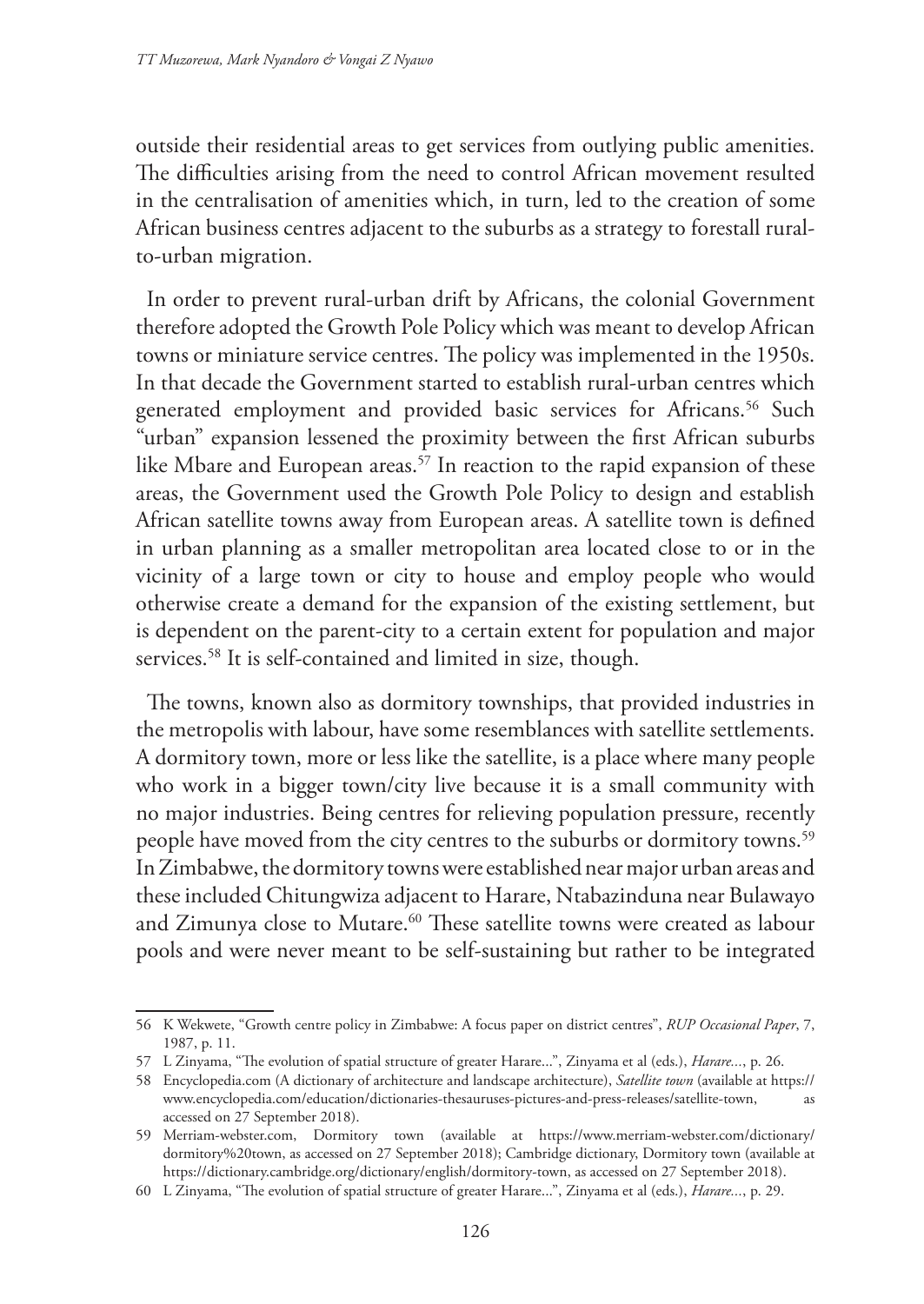within the European metropolitan economy.<sup>61</sup> In these African towns all the land was vested in the hands of the state, denying local municipalities a resource base to justify their own separate administrative entities. This policy of peripheral development then kept the colonial established towns dependent on the large metropolitan areas around them.

After independence the Zimbabwean Government inherited the Growth Centre Policy together with the Satellite Town Development policy. Prominent scholars such as Rambanepasi, Patel, Wekwete and Chirisa examine the unfolding urban development process during the post-colonial era using the growth point and peripheral development lens as their analytical tool.<sup>62</sup> Although Rambabepasi points out flaws in the growth centre policy, there is little knowledge on how indigenous ideology shaped the post-colonial urban space. Unlike the emerging towns like Ruwa, the inherited colonial legacy has kept Chitungwiza, Ntabazinduna and Zimunya with a diminutive economy. In these satellite towns, the Government of Zimbabwe inherited the colonial land tenure system where communal lands were vested in the hands of the colonial Government.<sup>63</sup> Chitungwiza, located in the Seke communal lands, became state owned. This means the Municipality of Chitungwiza does not own land and cannot effectively manage the resources and artefacts in its area of jurisdiction. The lack of Municipal-owned land affected the Local Authority's revenue sources since it lacked land to establish industries and offices for letting. This retarded the growth of the satellite town and various other growth points established after 1980.

The Growth Point policy was generally a failure in post-colonial Zimbabwe as there was stagnant development of the areas designated as growth points like Chimanimani, Mwenezi, Insiza, Nyanga, Uzumba Maramba Pfungwe, Lupane, Mutasa, Mudzi, Rushinga, Kariba, Chipinge, Bikita, Tsholotso, Mberengwa, Chivi, Shamva and Mount Darwin all in the rural districts of the country.64 The cost of funding the growth points – areas mooted by the Zimbabwean Government in the 1980s as a means of decongesting cities and

<sup>61</sup> CO Rambanepasi, "Chitungwiza...", KH Wekwete & CO Rambanepasi (eds.), *Planning urban economies...*, p. 200.

<sup>62</sup> For further reading on post-colonial urban development see I Chirisa et al, "Servicing the needs of inflating population at growth points in Zimbabwe? Spatio-temporal and economic considerations", *Journal of Sustainable Development Studies*, 4(1), 2013, pp. 36-52; I Chirisa, "Housing and stewardship in peri-urban settlements in Zimbabwe: A case study of Ruwa and Epworth" (PhD, University of Zimbabwe, 2013); KH Wekwete, "Rural growth points in Zimbabwe"; D Patel, "Some issues of urbanization and development in Zimbabwe", *Journal of Social Development in Africa*, 3(2), 1988, pp. 17-31.

<sup>63</sup> CO Rambanepasi, "Chitungwiza...", KH Wekwete & CO Rambanepasi (eds.), *Planning urban economies...*, p. 200.

<sup>64</sup> B Zwizwai et al, *Zimbabwe economic policy making and implementation: A study of strategic trade and selective industrial policies* (Toronto, IDRC Books, 1999), p. 6.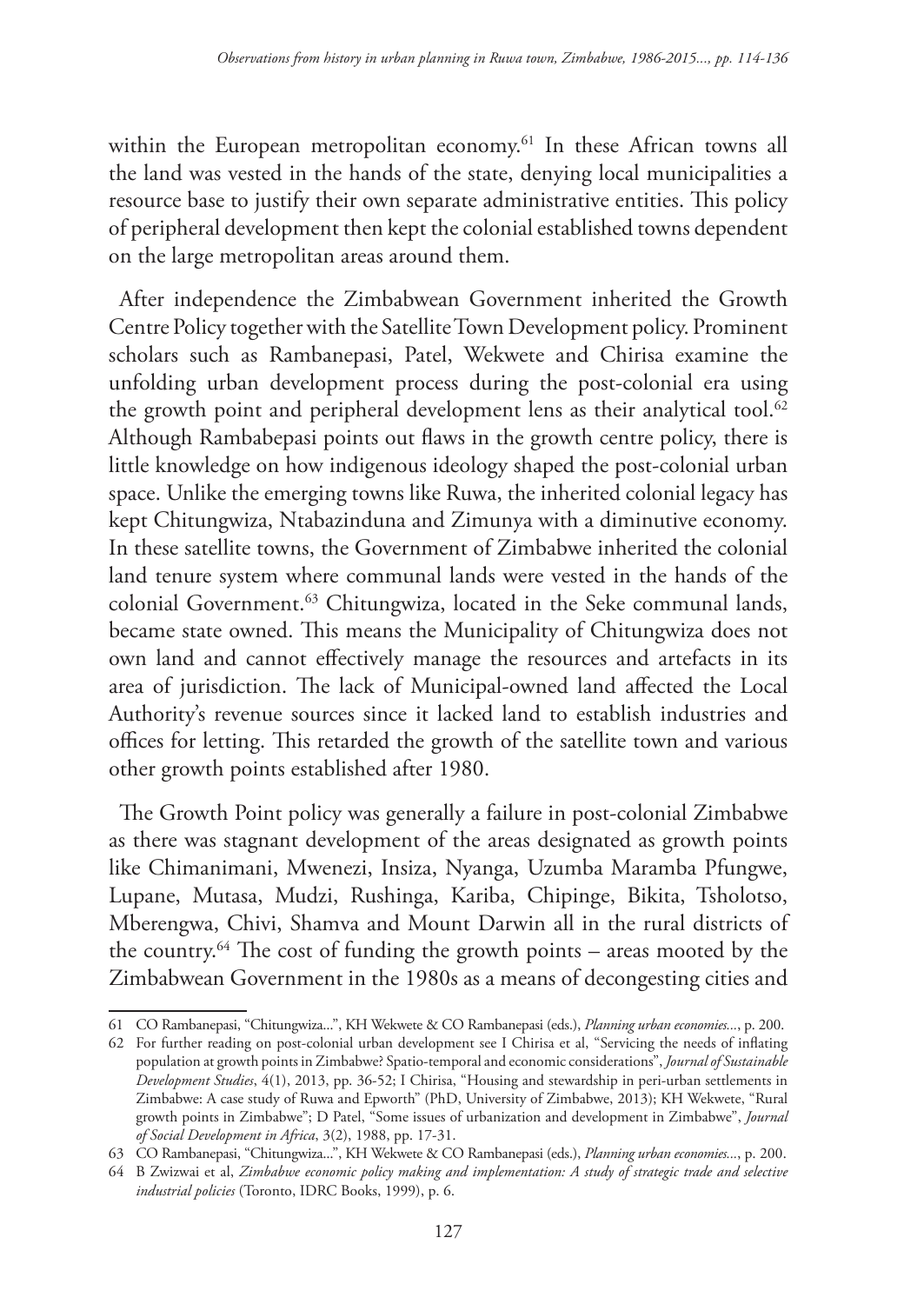towns - overwhelmed the post-colonial Government. In spite of Chitungwiza having a relatively large labour pool and services, it failed to attract industry to decentralise or relocate there. Growth Pole Policy failed to promote rural industrialisation because of a number of underlying factors such as the weak strategic positioning of growth points, lack of significant financial support and infrastructural development, corruption, lack of consultation with people who were to benefit from participation in the process and lack of incentives to encourage the private sector to expand and open up branches in these quasi-urban set ups.<sup>65</sup> The failure to lure investors and to maintain the existing infrastructure has therefore undermined the early gains of the growth point strategy. By the 1990s, most growth points lay dormant and they least resembled "growth points" but perhaps "declining points".<sup>66</sup> After the 1980s, the prospects for small rural centres were exceedingly bleak. Hence, since the colonial established Growth Point policy failed to work in the post-colonial era, it is important to focus on relevant examples of success in post-colonial urban development such as the establishment of Ruwa town.

The colonial urban development legacy continues to haunt Zimbabwe urban dwellers in the post-1980 era as they negotiate for independence of the physical, social and economic urban space. Although racial segregation policies were repealed during the post-colonial era, it was nevertheless impossible to change the structure and morphology of urban space and the built environment. The physical structure, morphology and spatial forms of urban areas in Zimbabwe as they appear today were designed by the colonial administration in conformity with its political and economic demands before decolonisation. In the independence era, some innovative changes in urban infrastructure are demanded. However, since towns cannot be demolished and built again, the only way to decolonise the urban landscape is through embracing indigenous influence on urban development exhibited in the development of post-colonial towns like Ruwa.

<sup>65</sup> Information on the failure of the growth point policy can be gleaned from Wekwete, "Rural growth points in Zimbabwe", pp. 5-16; M Nyandoro, "Development and differentiation"; IO Manyanhaire, B Mhishi, E Svotwa & N Sithole, "Growth points or declining points? A case of Magunje growth point in Mashonaland West Province of Zimbabwe", *Journal of Sustainable Development in Africa*, 10(4), 2009, pp. 506-520; NT Nhede, "The Zimbabwe growth point phenomenon: Impact and implications on public service delivery", *Administratio Publica*, 21(4), 2013, pp. 117-129; Anon, "Growth points in development dilemma", *The Financial Gazette*, 27 September 2018.

<sup>66</sup> IO Manyanhaire et al, "Growth points or declining points?"; Anon., "Growth points lie dormant", *NewsDay*, 28 November 2011.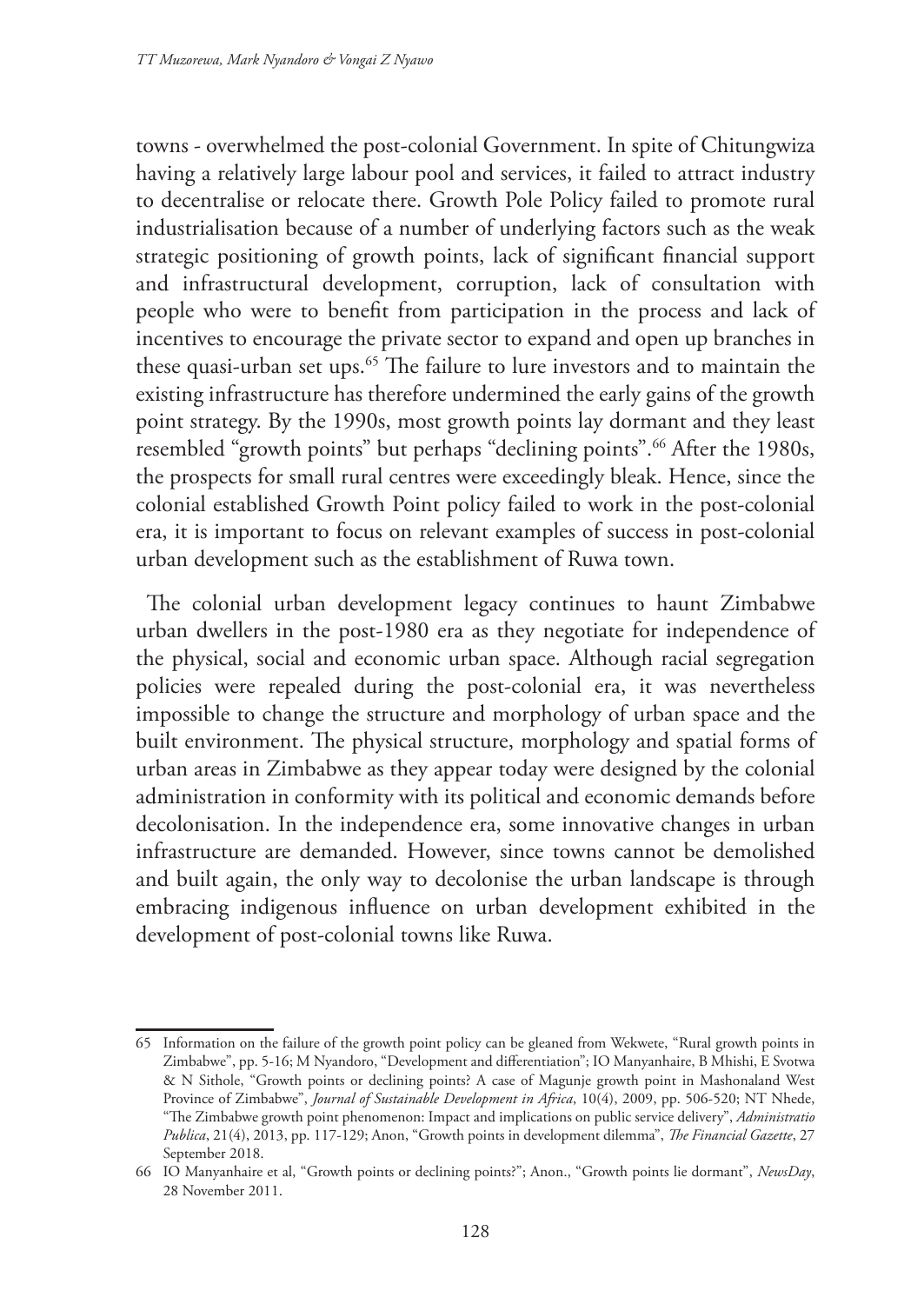### **Decolonising urban space in Ruwa: Observations from history**

In contrast to the 1980s, the development and growth of Ruwa in the 1990s was achieved through involving the private sector. Traditionally, the government spearheaded and monopolised urban development using colonial established strategies like the Growth Point and Peripheral Development policies to directly invest funds for urban growth. The Mashonaland Holdings Limited, a PLDC, acquired land for residential, industrial and commercial development in what was originally a white commercial farming area in Ruwa and was granted a development permit to establish the first residential and industrial area by the Goromonzi Rural District Council in 1987.<sup>67</sup> Urban population growth in particular catalysed the demand for urban infrastructure in areas hitherto dominated by European agro-enterprises.<sup>68</sup> The demand led to increased government presence in directing socioeconomic growth. However, faced with depleting financial resources, the Government gave in to the encroachment of the Ruwa farms by a private company, the Mashonaland Holdings Private Limited, whose operations were overseen by a Governmentinitiated Urban Development Corporation (UDCORP). The advent of Mashonaland Holdings witnessed the opening of floodgates to further encroachment onto the land by more private company developer agencies after 1987, mostly at the invitation of the Ruwa Local Board (RLB).<sup>69</sup> From 1987 Ruwa, thus, shifted from a dependence on Government funding as ascribed by the growth point policy to a liberal approach that incorporated private land developers in the infrastructural development of the town after the adoption of economic structural adjustment policies in 1990/91.

In 1990, once the RLB had been established as the first local authority, it immediately partnered with PLDCs in implementing the infrastructural development of the area. This witnessed the emergence of vital private-public sector partnerships in promoting urban development. Related companies like the Zimbabwe Reinsurance Corporation, Zb Building Society, Damofalls Land Developers, Fairview Land Developers, the Zimbabwe Housing Company, Barochit Property Developers and Tawona Gardens Private Limited were incorporated into the partnership to help in establishing residential and

<sup>67</sup> Anon., "Ruwa Local Board turns 16", *The Herald*, 23 October 2007, p. 5.

<sup>68</sup> M Nyandoro & TT Muzorewa, "Transition from growth point policy to liberal urban development in Zimbabwe: The emergence of Ruwa town, 1980-1991", *TD: The Journal for Transdisciplinary Research in Southern Africa*, 13(1), 2017, pp. 1-10.

<sup>69</sup> M Nyandoro and TT Muzorewa, "Transition from growth point policy to liberal urban development in Zimbabwe...", *TD: The Journal for Transdisciplinary Research in Southern Africa*, 13(1), 2017.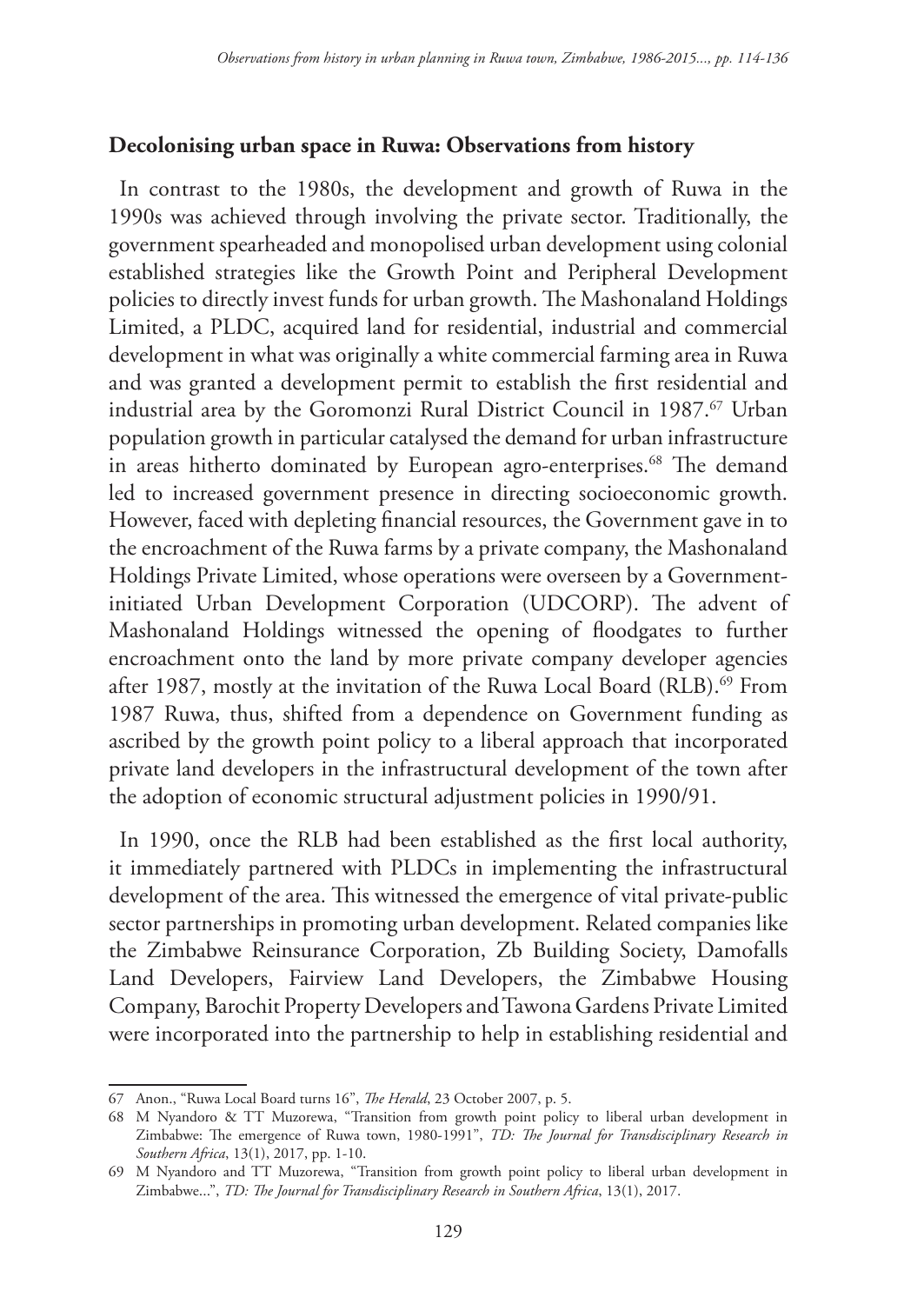industrial areas. In the partnership PLDCs provided land and constructed onsite and offsite infrastructure which included roads, sewerage and water reticulation systems on a Build and Transfer agreement.<sup>70</sup> In the end, land in Ruwa was privately owned, with the RLB possessing only one percent of the land in the area.<sup>71</sup> Since the bulk of the land was owned by private entities, it became necessary for them to be involved in the development and growth of the town. However, the land developers in Ruwa did not own land for speculative purposes as was in the case of Harare described by McGregor where the politics of patronage and urban control by the elite was rampant.<sup>72</sup> For instance, during Zimbabwe's economic crisis which reached its peak in 2008, urban land and property development in the capital had become so central to the politics of accumulation and so skewed that only a few private business people had the monopoly of property development.73 Ruwa, in comparison, conformed to a near equitable share of roles with both private companies and individuals involved in property development.

Unlike in the colonial developed towns, the PLDCs in Ruwa were required by law to facilitate the establishment of public amenities in all residential areas, with the idea of partnership being emphasised by the Government. The partnership between the RLB and PLDCs was guided by the *Regional, Town and Country Planning Act of 1976* which made it mandatory for urban land developers to provide public amenities in their areas of jurisdiction.<sup>74</sup> The clause which provided for the development of public amenities was incorporated into the land development permits issued to the PLDCs by the Ruwa town Council (RTC).75 In compliance with the land development permits, all the PLDCs availed land for the establishment of education, health and recreational facilities. Churches, beer halls and sporting facilities which included football/soccer grounds were established in every residential suburb in the area.76 Companies

<sup>70</sup> Under the Build and Transfer agreement the PLDCs constructed onsite and offsite infrastructure which included roads, water and sewerage reticulation systems and other supporting public amenities. The developers then handed over the infrastructure to the local authority after they completed construction. PLDCs benefited from the opportunity they got from the Council to subdivide their land and sell it for profit and the Build and Transfer was part of endowments they paid to the Local Authority.

<sup>71</sup> Ruwa Local Board, "Ruwa town Council at a glimpse", Report from the secretary, 2011, p. 6.

<sup>72</sup> J McGregor, "Surveillance and the city: Patronage, power-sharing and the politics of urban control in Zimbabwe", *Journal of Southern African Studies*, 39(4), 2013, pp. 783-805.

<sup>73</sup> J McGregor, "Surveillance and the city...", *Journal of Southern African Studies*, 39(4), 2013.

<sup>74</sup> NAZ, Harare Reference 38971: Ministry of Local Government Rural and Urban Development: Department of Physical Planning pamphlet, 1995.

<sup>75</sup> A development permit is a document issued to a land developer by the Department of Physical Planning before any development is carried out. The document contains conditions to be achieved by the developer and some guide lines during the development process.

<sup>76</sup> Ruwa town Council (RTC), "Ruwa town Council at a glimpse", Report from the Secretary, 2011, p. 12.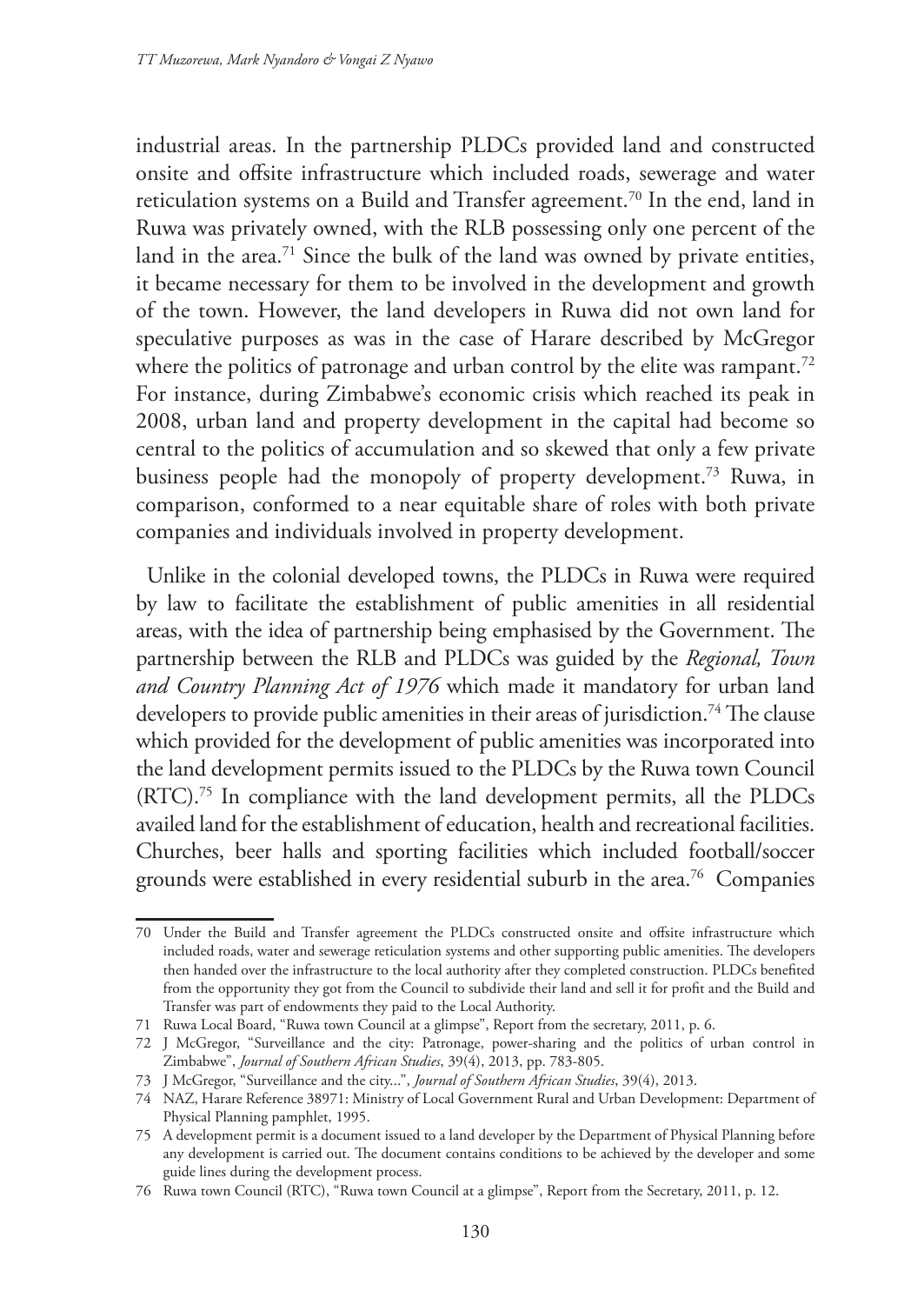like Mashonaland Holdings constructed commercial centres and shopping malls.77 As a result, there was a fair distribution of public amenities in both low and high density suburbs in Ruwa. This situation was noticeably different from colonial established towns where there was scarcity of public amenities in the high density areas where the majority of Africans resided.

Recreational facilities were created considering the cultural needs of the local indigenous people. The PLDCs established many football facilities than any other sporting facilities in the area. In this respect, Cheater has argued that in the Zimbabwean culture sporting activities like tennis, rugby, golf, cricket, hockey, basketball and swimming were regarded as European and affluent people's sports and the larger part of the African population, it was assumed, was not interested in them.78 The residents' interest in football resulted in land being reserved for soccer facilities in most of the suburbs in Ruwa. There are two main football arenas in Damofalls Park and Runyararo Park where domestic soccer league games are played.79 Other but underutilised sporting facilities such as tennis courts and swimming pools are housed on private properties. This demonstrates that the planning of sporting amenities was carried out with the knowledge of the social needs of the majority of the indigenous people. In the colonial established towns, facilities for European sports and recreation such as swimming pools and tennis courts are becoming white elephants after the proliferation of the African population into formerly European areas since independence.

As a way of decolonising space through the decentralisation of amenities, Ruwa successfully flourished without a CBD. The Ruwa town Planning Authorities deliberately decentralised commercial and public services in the town in order for residents to easily access them. According to the Ruwa Local Development Plan (RLDP),<sup>80</sup> "there was need to minimise the distances to be travelled to obtain day to day commercial consumer needs".81 The RLDP promoted the development of public service infrastructure within the residential suburbs so that people would not travel long distances to a CBD in

<sup>77</sup> Anon., "Ruwa Local Board turns 16", *The Herald*, 23 October 2007, p. 5.

<sup>78</sup> AP Cheater, *Social anthropology: An alternative introduction* (Gweru, Mambo Press, 1986), p. 133.

<sup>79</sup> M Nyandoro, (Personal Collection), interview, P Matipedza, Ruwa (Town Football Club Coach), Chiremba Grounds, 7 July 2014.

<sup>80</sup> A local development plan is a blueprint prepared by local authorities illustrating major directions to the development and planning in a town.

<sup>81</sup> RTC, Ruwa Local Development Plan, follow up to a report of study prepared in 1991 and its addendum 1996, 1998, p. 6.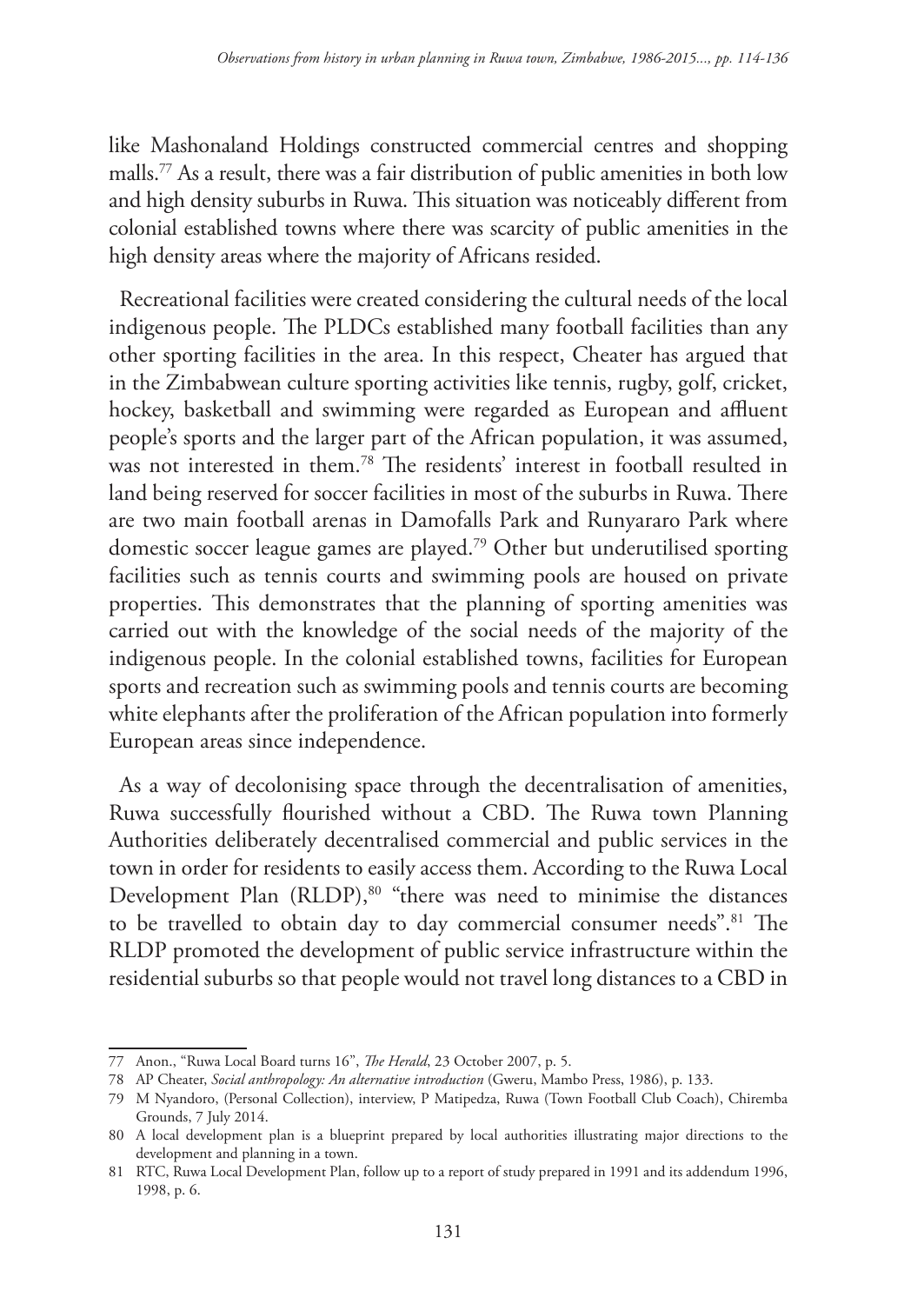search of goods and services.<sup>82</sup> This resulted in the establishment of commercial and public amenities like schools, clinics, shops, beer halls, churches, market places and banks within Ruwa's residential and industrial areas. All shopping malls in Ruwa were established within the suburbs while corner shops were established for neighbourhood services. Corner shops provided residents access to petty commodities and groceries which they needed on a daily basis. Only industrial sites were separated from the residential suburbs by empty land spaces which acted as buffer zones between the two. Establishing CBDs has always been a traditional tenet of urban development in Zimbabwe. The idea was borrowed from colonial planning systems. However, there were critics who were against ascribing Ruwa town status because it did not follow the traditional planning system of establishing a CBD.<sup>83</sup> Prominent among these were critics from the Ministry of Local Government, Public Works and National Housing who were against awarding town status to Ruwa because it did not have a clearly defined CBD.<sup>84</sup> They also argued that the services it was offering were not befitting a town. The critics, who happened to be officials in the Ministry, were influenced by the colonial administrative system which sought to centralise commerce and amenities for political reasons to maximise control of the African population. Hence there is need for the decolonisation of urban planning and official attitudes. Colonial urban planning had stressed the importance of a CBD. However, Ruwa thrived without a CBD because its local people preferred service infrastructure within their suburbs over a CBD.

After the dismantling of colonial rule, residents desired a measure of independence in their areas. This partly explains why home owners in Ruwa constructed houses using their own building plans and materials. This gave them the opportunity to design their houses in ways they liked unlike in the colonial established suburbs where houses were designed (to a specific standard) by city municipalities for single men who were temporary residents working in the manufacturing industries. All houses in Ruwa except for those built under the Government Garikai Scheme<sup>85</sup> had privately designed building plans. Although the building plans were approved by the Local Planning Authorities, the designing of the housing structures was carried

<sup>82</sup> M Nyandoro, (Personal Collection), interview, E Chidhakwa (Ruwa town Planner), RTC Offices, 5 June 2014.

<sup>83</sup> I Chirisa, "Housing and stewardship in peri-urban settlements in Zimbabwe..." (PhD, University of Zimbabwe, 2013), p. 134.

<sup>84</sup> I Chirisa, "Housing and stewardship in peri-urban settlements in Zimbabwe..." (PhD, University of Zimbabwe, 2013).

<sup>85</sup> Operation Garikai/Hlalani Kuhle was a national housing programme implemented by the Government in order to compensate people who had been rendered homeless by a cleansing exercise (Operation Murambatsvina) which was carried out by the Government in 2005.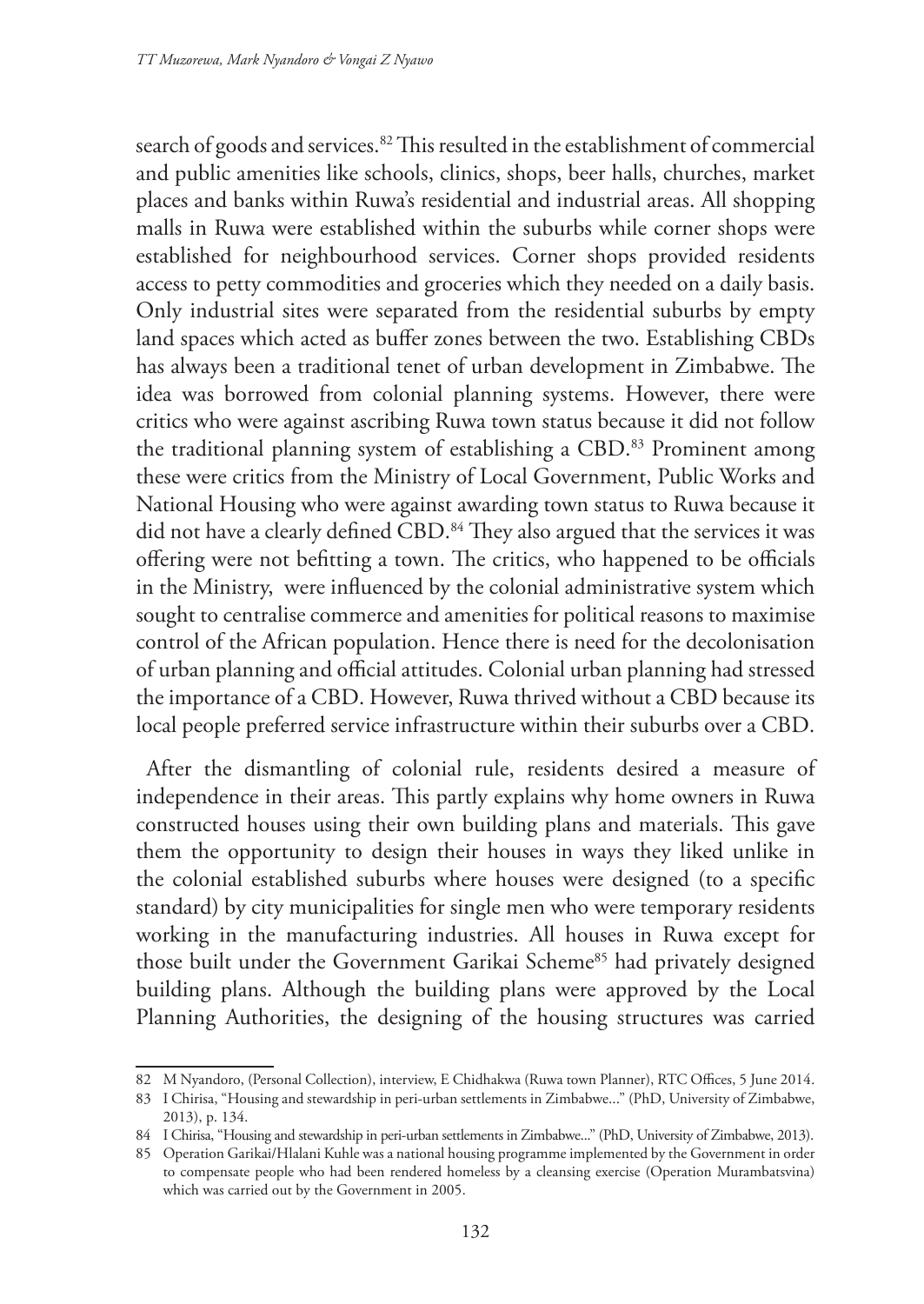out by private architects, namely B. Saich Land Surveyors and Architecture Company, Tama Architects and CNM and Partners.<sup>86</sup> The RLB only enforced regulations on building sizes allowed on different plot/land sizes and on the type of building material required by the *Regional Town and Country Planning Act*. A field survey of Ruwa high density residential suburbs showed that most of the houses had an average of seven rooms which would comfortably accommodate an average nucleus family.

Council service delivery in the town was influenced by the councillor election system rather than any form of class and race stratification as was the case in the colonial period.87 Residents in the high density suburbs received more quality services in road maintenance, water and sewerage system rehabilitation and refuse collection than those in the low density suburbs. In 2009 residents of Chipukutu Park low density residential suburb actually complained to the RTC that they were receiving sub-standard service delivery compared to residents in high density residential areas.<sup>88</sup> The residents' major grievance was that their roads had potholes while refuse collection was erratic in their suburb.<sup>89</sup> They wanted to receive quality services as their sister high density suburbs in the town. The RTC favoured the high density suburbs because they had a larger population constituting a bigger political electoral constituency compared to the low density residential suburbs. In Chipukutu Park there were only 600 homes while its high density suburb had over 1 700 homes.<sup>90</sup> The RTC councillors prioritised suburbs with a higher number of voters in order to increase their chances of being re-elected into the Council. The Ruwa scenario is different from Bond's description of South African suburbs where the low income earning groups in high density suburbs received poor quality services compared to residents in affluent suburbs.<sup>91</sup> In Zimbabwe, the colonial racial based stratification in urban space and service delivery was replaced by economic based stratification. However, in Ruwa the gap between the rich and poor in service delivery was reduced as a result of the RTC councillors' need to secure votes in local council elections.

<sup>86</sup> RTC, Permit for the subdivision of land: Mashonaland Holdings Ltd, 1993.

<sup>87</sup> For details on the councillor election system, see TT Muzorewa, M Nyandoro and VZ Nyawo, "Bargaining for a better town: A tripartite struggle in Ruwa town, Zimbabwe, 1986-20015", *The Dyke Journal*, 10(2), 2016, pp. 145-160.

<sup>88</sup> M Nyandoro, (Personal Collection), interview, G Gwaradzimba (Chipukutu Park Resident), Ruwa, 24 January 2010.

<sup>89</sup> RTC, Letter: Chipukutu Park Owners Association / Ruwa Local Board secretary, 23 December 2009.

<sup>90</sup> Anon., "Ruwa Local Board turns 16", p. 5.

<sup>91</sup> P Bond*, Cities of gold, townships of coal: Essays on South Africa's new urban crisis* (Asmara, Africa World Press inc, 2000).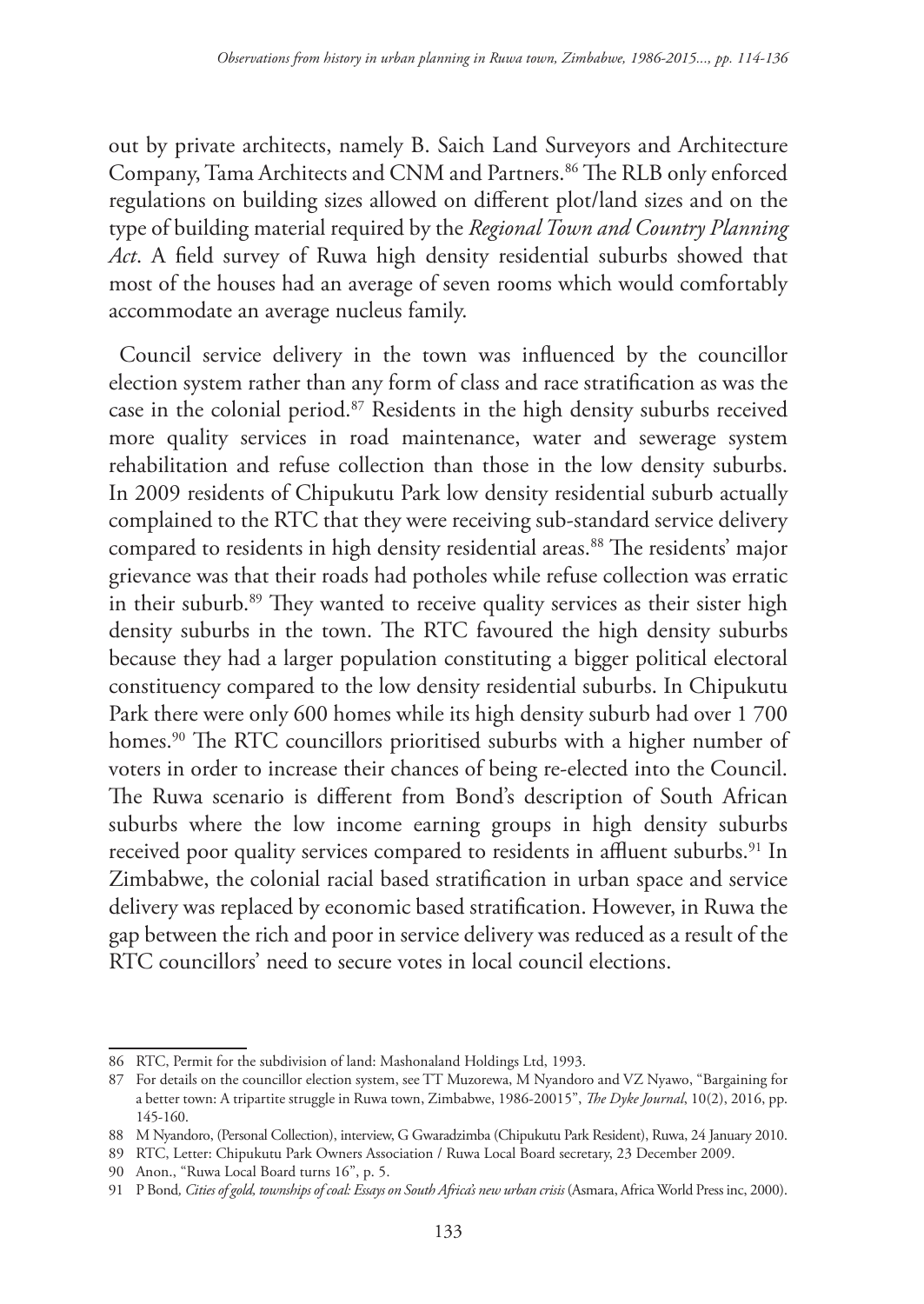Decoloniality of urban space in Ruwa is also reflected in the way the town defied the colonial system of poor service delivery and geographically locating African high density residential suburbs to the south-western part of the industrial areas as the case of Harare illustrates. Our field study of Ruwa shows that low density suburbs such as Old Windsor and Windsor Park are located at the south-western side of the Ruwa Industrial Area while most of the high density suburbs which include Cranbrooke Park, Barochit Park, Damofalls Park, Fairview Park and Springvale Park are located at the northeastern side of the industries. Old Windsor was the first residential suburb to be established before Ruwa was accorded urban status by the Government in 1986.92 Old Windsor houses the only remaining White population in a Ruwa town which is now dominated by a growing class of affluent Black people. Hence, the geographical location of suburbs had nothing to do with the direction of wind from the north-east to the south-west as was emphasised in the colonial established towns.

Quite different from satellite towns of major cities in Zimbabwe, Ruwa was established as an independent town from Harare. It was based on manufacturing industry. Although most literature on urban development in Zimbabwe classifies Ruwa as a satellite town of Harare, an analysis of the development of the town demonstrates that it is an independent town which is only close to Harare. The town developed one of the largest light industrial sectors in the country.<sup>93</sup> Unlike colonial established towns such as Chitungwiza and Ntabazinduna which were deliberately established as satellite towns and labour pools for Harare and Bulawayo respectively, Ruwa was established as a self-sustaining town. The Ruwa Local Planners when creating the local plan envisaged the manufacturing industry to be the cornerstone of the area's local economy.94 Despite the fact that the country at large was facing economic challenges resulting from a diminutive manufacturing industry, by the year 2003 the Ruwa Industrial Area was employing more than 7 000 people while only 2 700 of its residents were employed in Harare.<sup>95</sup> Since satellite towns are defined as areas that rely on bigger towns for employment and services like shopping and public amenities, Ruwa cannot therefore be classified as a dormitory town, but as an independent town based on the manufacturing industry.

<sup>92</sup> I Chirisa, "Housing and stewardship in peri-urban settlements in Zimbabwe..." (PhD, University of Zimbabwe, 2013), p. 100.

<sup>93</sup> Anon., "Ruwa Local Board turns 16", *The Herald*, 23 October 2007, p. 5.

<sup>94</sup> RTC, Ruwa Local Development Plan, follow up to a report of study prepared in 1991 and its addendum 1996, 1998, p. 2.

<sup>95</sup> K Odero, "Local Authorities' response to restructuring" (Paper presented at the 39th ISoCaRP Congress, 2003), p. 5.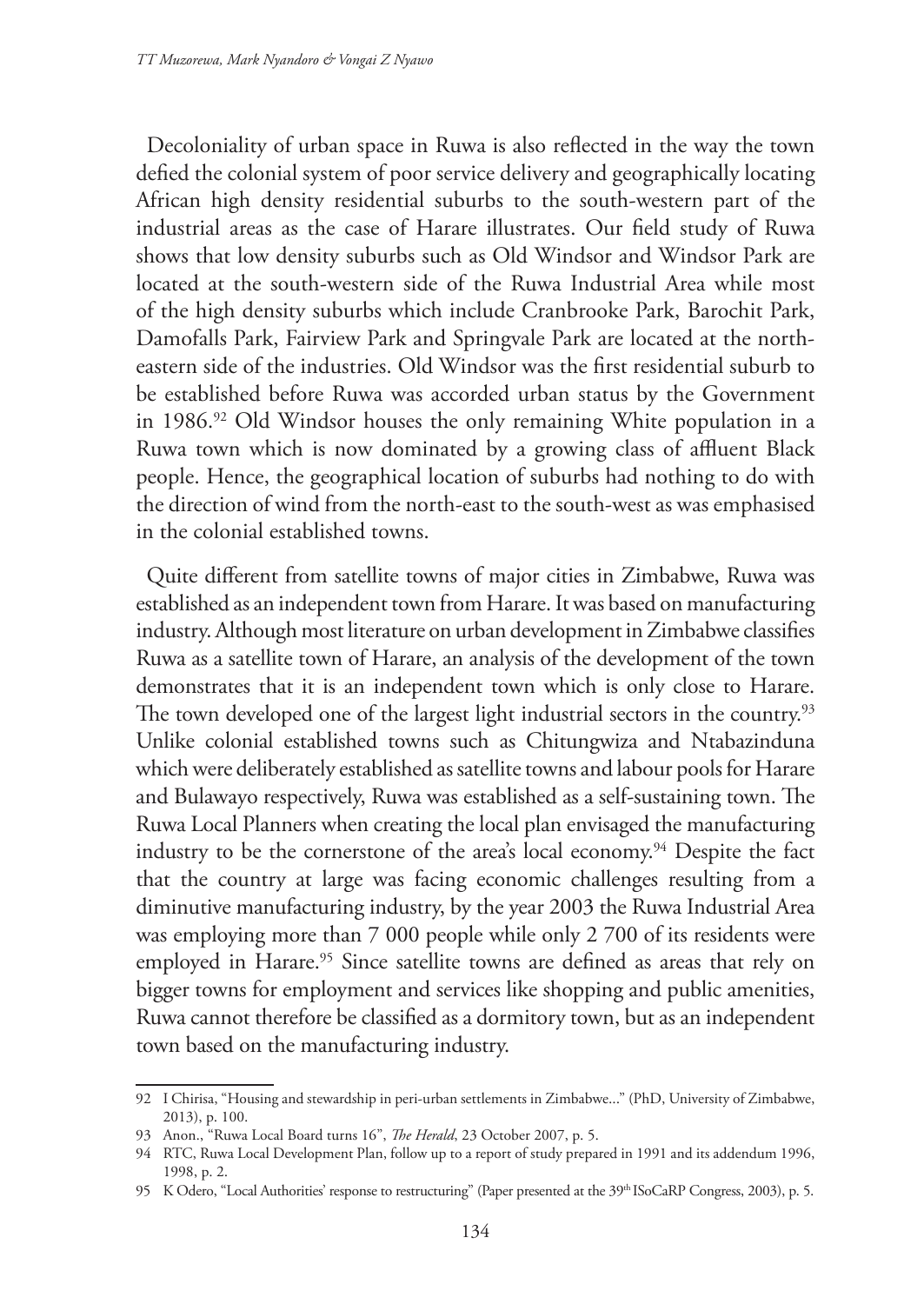Ruwa did not emerge out of the need to exploit natural resources from mining and agriculture like most of the colonial established towns such as Kadoma, Kwekwe, Chegutu, Chinhoyi, Shurugwi and Zvishavane to name a few. Gunder Frank argues that the colonial established towns were created to siphon raw materials from the colonies to different metropolitan centres in Europe.96 He notes that the communication infrastructure in colonial towns was designed to ferry raw material exports out of the areas to Europe and the infrastructure was not meant to benefit the indigenous people.<sup>97</sup> In such colonial-oriented towns, proceeds from primary resource based ventures such as agricultural produce and minerals were channelled towards local business supporting structures which included commercial facilities, road networks, education, health facilities and other social amenities. While mining and agriculture influenced the growth of several other towns in the country like Shamva, Bindura, Mhangura, Mvuma, Gokwe and Marondera, Ruwa had no natural resources that could warrant and sustain the growth of a town. Although it had a small farming hinterland, its resource base was too small to sustain the growth of supporting commercial infrastructure such as roads, electricity and buildings. In light of this, Ruwa emerged out of a need to industrialise the nation in the independence era and not out of colonial imperial intentions.

Ruwa exhibited predominantly peculiar urban development tendencies in the post-colonial era, hence our shift in attention from colonial established urban areas to new towns such as Ruwa. Experiences in Ruwa demonstrate that urban development can be achieved in a totally different way from how it was implemented in the colonial era. The decolonisation of urban space in Zimbabwe therefore can only be achieved through establishing new towns like Ruwa whose planning and growth are influenced by indigenous factors. This is so because the town offers new insights to urban studies in Zimbabwe in general and to the decolonisation discourse of urban space in particular.

## **Conclusion**

The emergence of Ruwa town demonstrates how the decolonisation of urban space can be achieved in Zimbabwe. The article finds that whilst it is imperative in the independence period to decolonise urban spaces and the institutions that work in the urban planning field, it is impossible to change

<sup>96</sup> AG Frank, *Capitalism and underdevelopment in Latin America* (London, Zed books, 1976).

<sup>97</sup> AG Frank, *Capitalism and underdevelopment in Latin America...*, p. 135.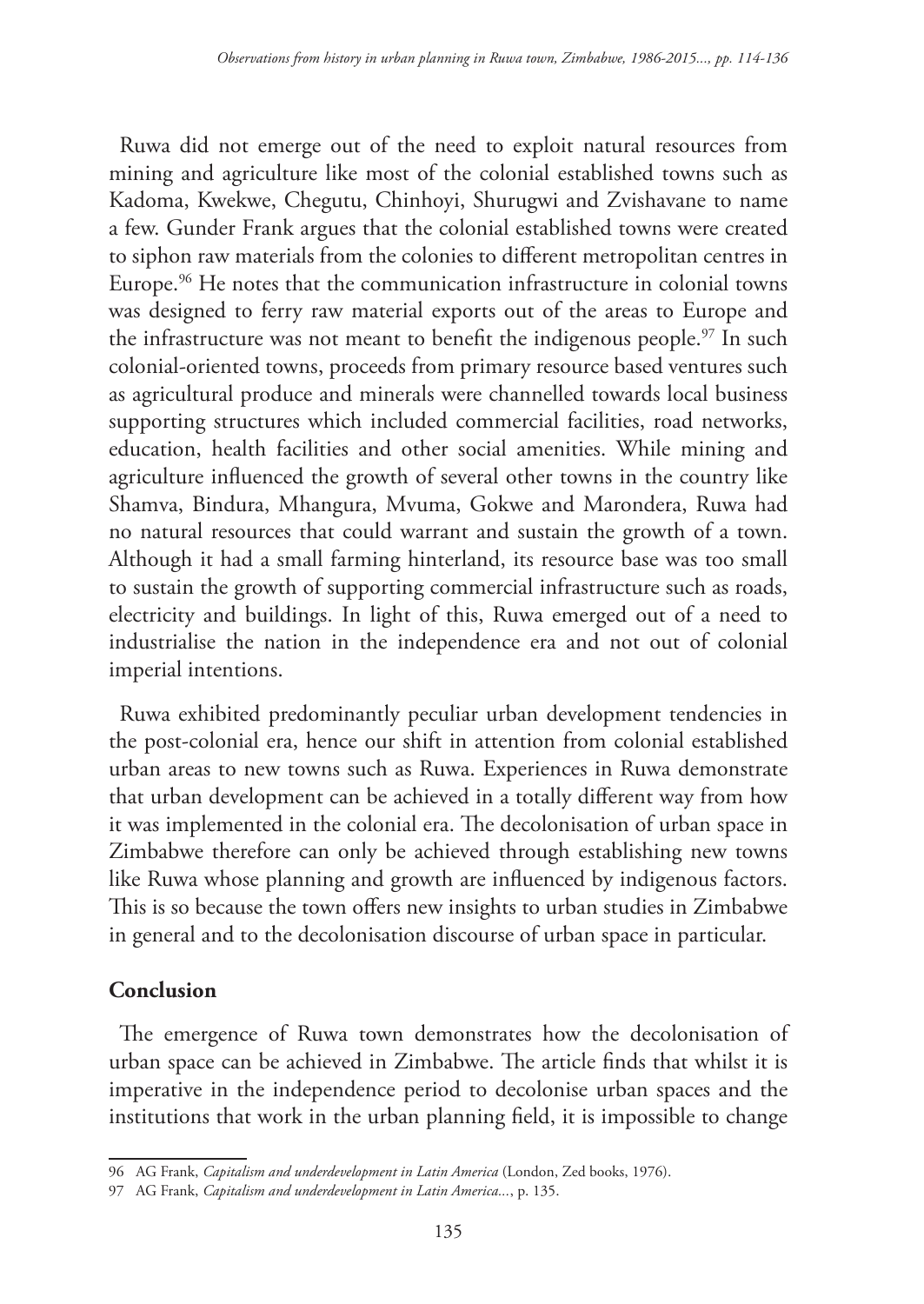the morphology of the colonial built urban areas/environment partly due to the costs involved, but the only way to decolonise urban space is through establishing new towns without linking them to the old colonial planning system. It has arrived at this conclusion by demonstrating that the European settler Government in Zimbabwe established urban centres influenced by an imperialistic ideology which maximised the exploitation of resources and African labour. Racial segregation in particular determined the spatial structure of the colonial established towns. To impose and maintain its hegemony over Africans, the colonial Government thus set up urban structures which were meant to control and monitor the movement of Africans in the urban areas. In an endeavour to restrict Africans from entering European-designated areas, the colonial administration created African urban centres through the Growth Point and Peripheral Development policies. This resulted in the establishment of dormitory towns like Chitungwiza as labour pools for huge metropolitan centres like Harare. Having gained independence in 1980, however, it has been found that the spatial form of the colonial established urban areas in Zimbabwe remained the same due to funding challenges among other things, but Ruwa moved in a significant way away from the Growth Point Policy to embrace a private-public sector partnership in the promotion of urban development.

The article has, therefore, illustrated how Ruwa moved away from its erstwhile colonial urban planning tradition thereby becoming a model for planning decoloniality. In fact, the town broke the state and municipalities' almost century-old monopoly in leading urban development by employing PLDCs in its growth and expansion. This was a unique development as residents in the local council area were given the power to design their homes as they wanted. Contrary to the famed centralisation theories of the past, Ruwa actually decentralised public amenities and ensured that every developer facilitated the establishment of community service infrastructure such as education, health and recreational facilities. These amenities were easily accessible to residents. Thus, the town was established as an autonomous urban area (to Harare) based on a rapidly expanding local manufacturing industry which, in its own right, contributed to the growth of the national economy. Indeed, the growth of Ruwa was premised on the needs and culture of the indigenous people who inhabited this urban space. Hence, Ruwa fits the model of an African developed urban area after colonialism rather than a town developed for Africans.